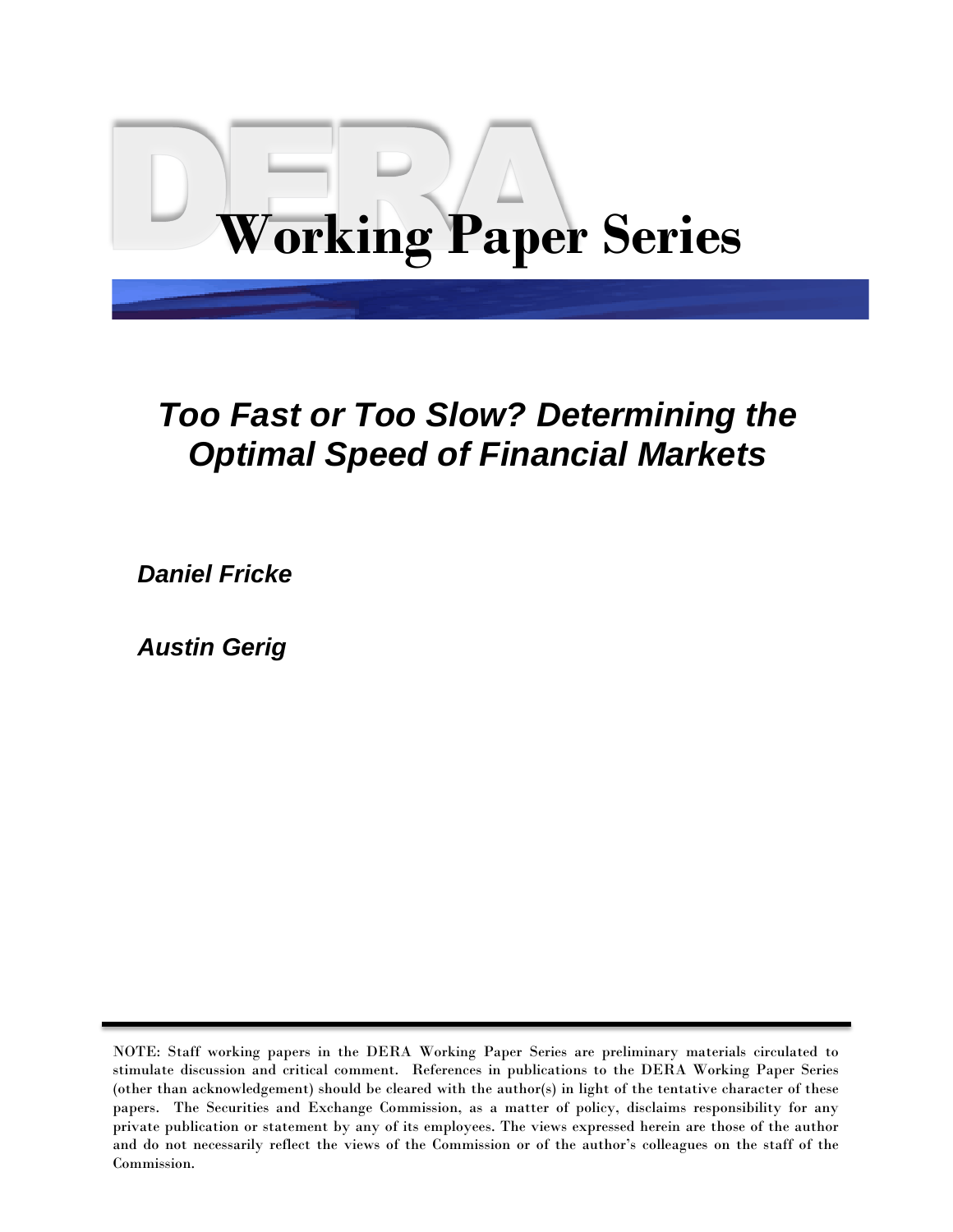# Too Fast or Too Slow? Determining the Optimal Speed of Financial Markets<sup>∗</sup>

# Daniel Fricke† Austin Gerig‡

How fast should a security trade? To answer this question, we model the trading of a security via periodic batch auctions and study how market quality is affected as the clearing frequency is changed. In the model, the optimal clearing frequency depends on three factors: (1) the volatility of the security, (2) the intensity of trading in the security, and (3) the correlation of the security's value with other securities. Using rough estimates for these values, we determine that the ideal interval of trade for a typical U.S. stock is currently 0.2 to 0.9 seconds. Our analysis suggests that speed is important in financial markets and that time delays of even a fraction of a second can harm market quality. On the other hand, our results also suggest that for many securities, milli- and microsecond speeds are unnecessary.

Keywords: call auctions; clearing frequency; co-location; high-frequency trading; latency; liquidity.

JEL Classification: G14, G19.

<sup>∗</sup>An earlier version of this manuscript was entitled Liquidity Risk, Speculative Trade, and the Optimal Latency of Financial Markets. This work was supported by the European Commission FP7 FET-Open Project FOC-II (no. 255987) and the European Union Seventh Framework Programme FP7/2007-2013 under grant agreement CRISIS-ICT-2011-288501.

<sup>&</sup>lt;sup>†</sup>Institute for New Economic Thinking and Saïd Business School, University of Oxford; Kiel Institute for the World Economy; email: daniel.fricke@sbs.ox.ac.uk

<sup>‡</sup>U.S. Securities and Exchange Commission; email: geriga@sec.gov; The Securities and Exchange Commission, as a matter of policy, disclaims responsibility for any private publication or statement by any of its employees. The views expressed herein are those of the author and do not necessarily reflect the views of the Commission or of the author's colleagues on the staff of the Commission.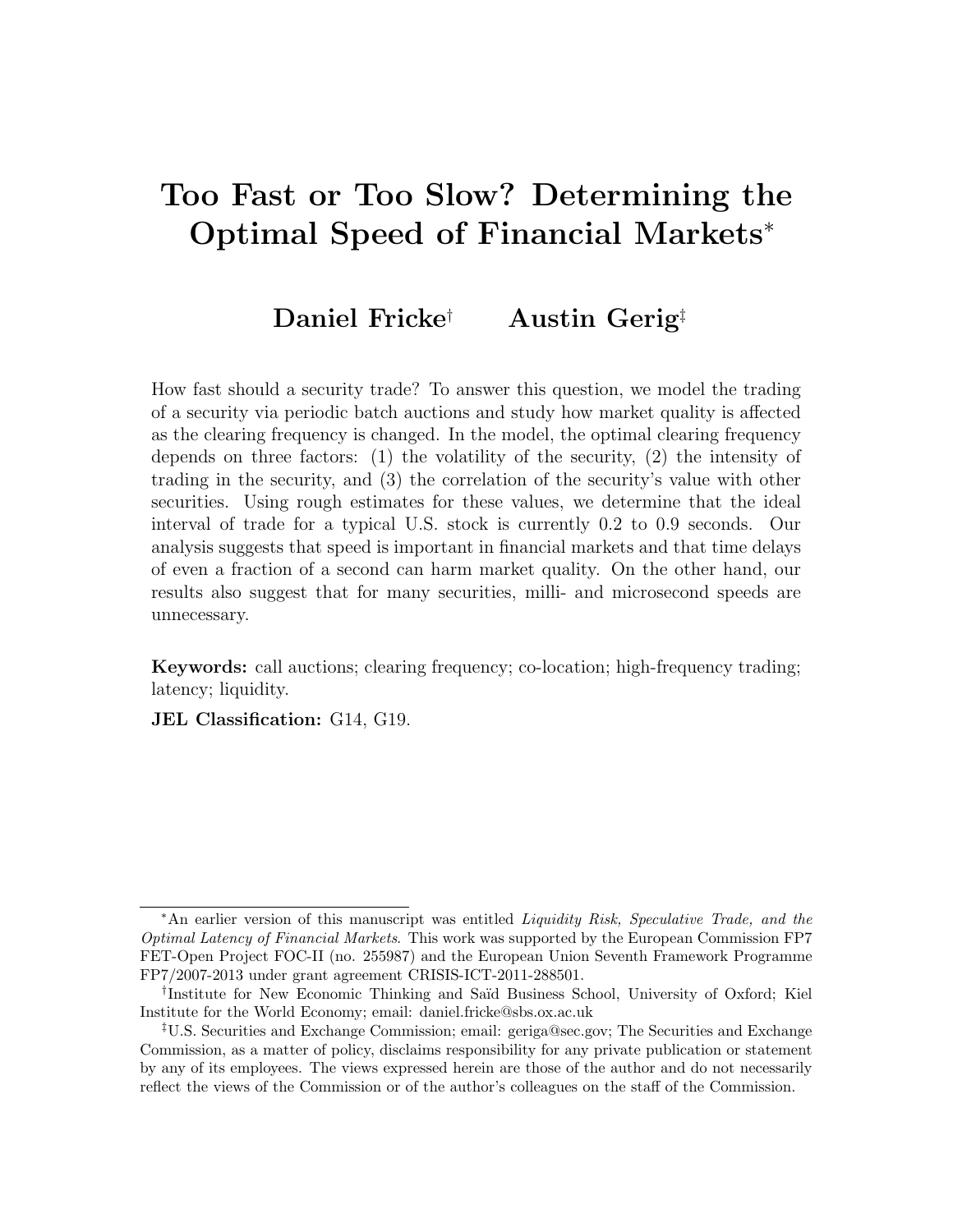# I Introduction

Over the last two decades, technological innovations have dramatically increased the speed of trading in global financial markets. The time it takes for messages to travel within and between financial markets is now measured in micro- and milliseconds and is limited, for the most part, only by the speed of light. Although most would agree that extremely long delays in markets are undesirable, it is unclear if millisecond or microsecond speeds are really necessary – perhaps they are even harmful.

How does market speed affect investors? Are faster speeds always more desirable, or are there limits to the benefits of speed? Is there an optimal speed of trading, and if so, what determines this speed?

To help answer these questions, we model the trading of a security via periodic batch auctions and study how market quality is affected as the clearing frequency is changed. In the model, the optimal clearing frequency depends on three factors: (1) the volatility of the security, (2) the intensity of trading in the security, and (3) the correlation of the security's value with the market security. All else equal, a security should be traded faster if its volatility is higher, slower if its intensity of trade is lower, and faster if its correlation with the market is higher. Using rough estimates of these values, we determine that the optimal time interval of trade for a typical U.S. stock is currently 0.2 to 0.9 seconds.

Our model is based on the batch auction model of Garbade and Silber (1979). Although their paper is primarily focused on studying liquidity, the model they develop lends itself nicely to an analysis of speed in markets. In their model, the liquidity of the market is maximized at intermediate auction intervals, when markets are neither too fast or too slow. The reason behind this intermediate result is rather intuitive. If markets are too fast, then very few orders are mixed in each market clearing and transaction prices will not coincide with equilibrium values. If markets are too slow, then orders will sit for long periods of time and prices will have shifted by the time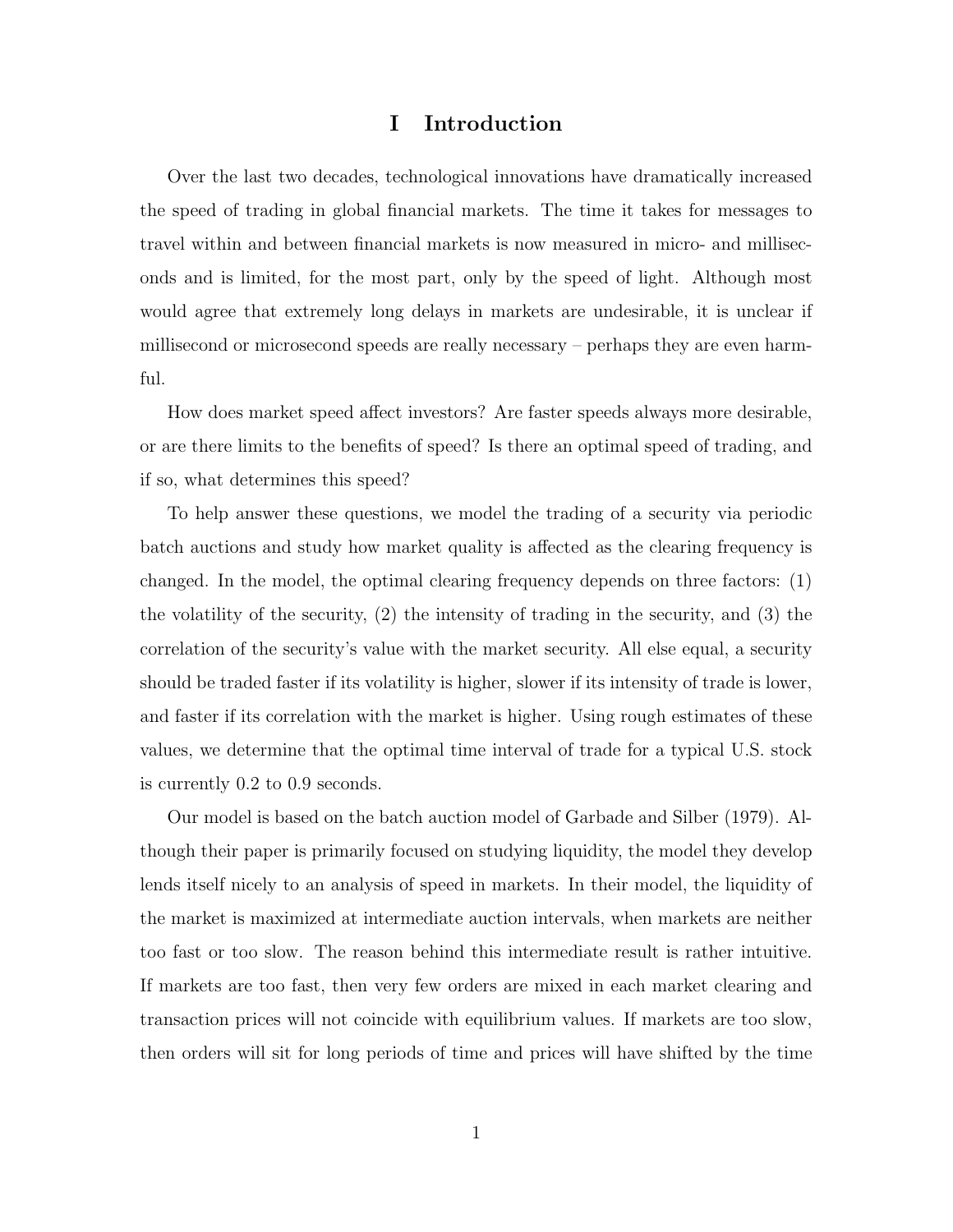the orders clear. In either case, because speeds are not set appropriately, market quality is harmed.

We modify the model in Garbade and Silber (1979) in two ways. First, we assume that investors' reservation prices are normally distributed around current equilibrium prices (instead of a future equilibrium price as in the original model). We therefore can derive market quality as a function of the arrival time of an investor. Second, we add a market security. The addition of the market security is especially important. Liquidity providers can use information about the market to push the price of the original security closer to its equilibrium value, which allows the security to trade faster. For example, a security that has correlation  $\rho = 0.5$  with the market will have an optimal speed that is 11% faster than if the market security were not present. The effect becomes even more pronounced for higher correlations: a security with  $\rho = 0.85$  will have an optimal speed 729% faster compared to the case without a market security.

To present analytic results, we assume that the market security is infinitely liquid and therefore trades at infinitely short intervals. Interestingly, we find that this continuous trading property can be transmitted to other securities. Specifically, we find that it is optimal for a security to also trade at infinitely short intervals if its correlation with the market is above or below a critical threshold of  $\rho^c = \pm \sqrt{3/4}$ . This continuous trading result holds regardless of the other properties of the security.

The theoretical literature on the optimal clearing frequency of markets is relatively sparse. To the best of our knowledge, Garbade and Silber (1979) were the first to show that market quality for an average investor is maximized for intermediate clearing frequencies, i.e., most markets should neither operate continuously nor be cleared very infrequently. Later on, studies were less concerned with determining the optimal speed of markets, but rather compared continuous and periodic market clearings in general (e.g., Madhavan (1992) and Budish et al. (2013)).

More recently, Farmer and Skouras (2012), Budish et al. (2013), and Cochrane (2013) have proposed periodic market clearings as a method to mitigate an "arms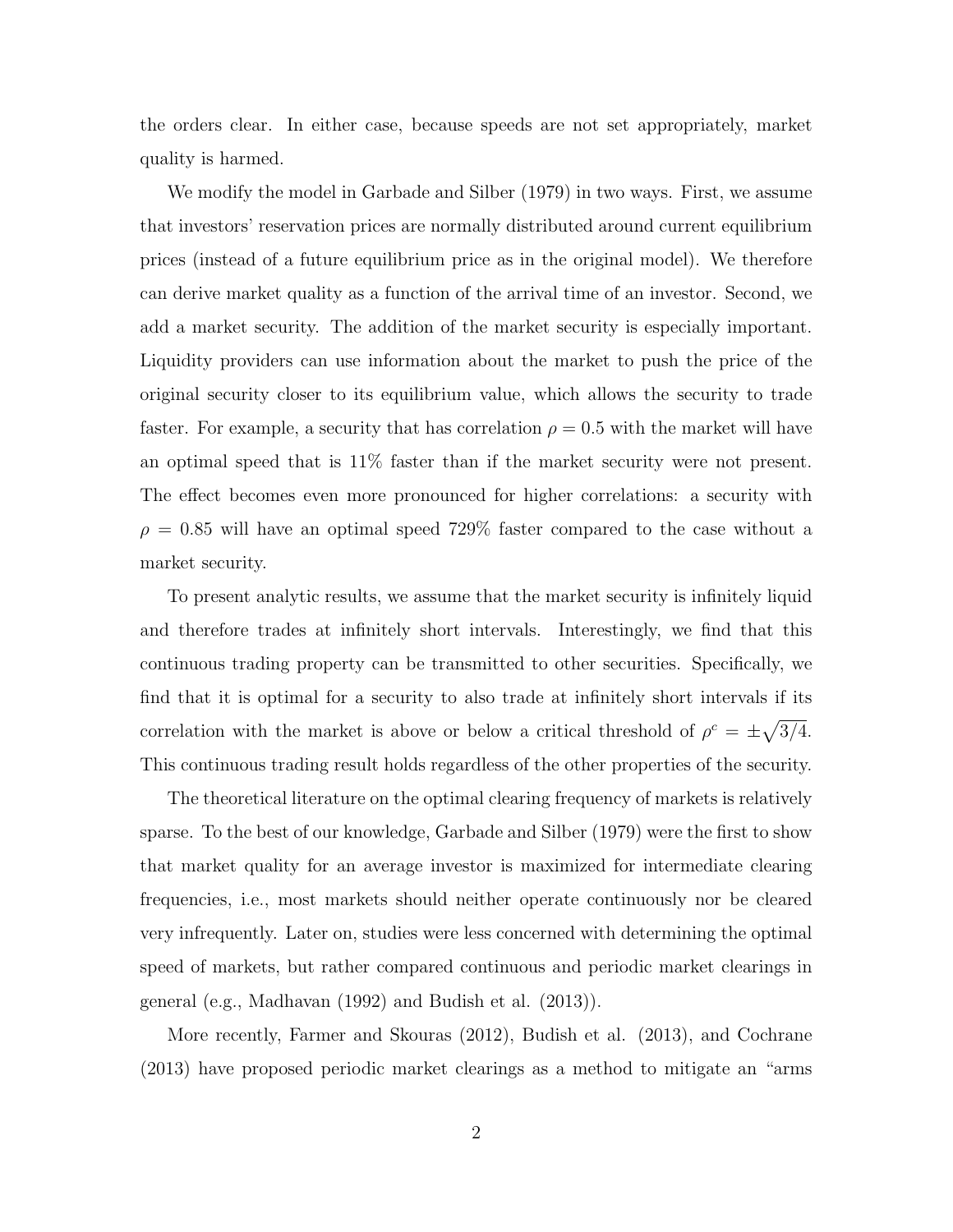race" for speed among liquidity providers and the eventual over-investment in technology that results.<sup>1</sup> Notably, these papers do not include an analysis of the optimal time between clearings, nor do they allow welfare improvements due to higher speed.

Finally, our paper is related to the literature on the relationship between the liquidity of an asset and its correlation with the overall market. In a recent empirical study, Chan et al. (2013) show that the liquidity of a security increases with the fraction of volatility due to systematic risk, exactly as predicted in our model. Furthermore, they find that improvement in liquidity following the addition of a stock to the S&P 500 Index is directly related to the stocks increase in correlation with the market. Baruch and Saar (2009) and Gerig and Michayluk (2014) both model the relationship between the liquidity of a security and its correlation with other securities. In their models, as in our model, liquidity providers can form a better estimate of prices when observing order flow from correlated assets which improves overall market quality.

# II Baseline Model

As in Garbade and Silber (1979), we consider a single security that is traded by public investors in a market with periodic clearings. (In later sections, we consider the addition of liquidity providers and also a second security.) The time interval between clearings is  $\tau$ , and ultimately, we will be interested in determining the optimal  $\tau$  from an average investor's perspective.<sup>2</sup>

Between clearings, investors (indexed in each interval by  $i$ ) arrive at a constant rate  $\omega$  and submit excess demand schedules to the market. These demand schedules are unobservable to other investors and remain in the market until the next market clearing. At each clearing, the transaction price is set to the value that clears the market, i.e., to the value that produces zero aggregate excess demand. The excess

<sup>&</sup>lt;sup>1</sup>The core idea behind socially wasteful investment in speed was originally discussed in Hirshleifer (1971) and Stiglitz (1989).

<sup>&</sup>lt;sup>2</sup>Note that we attempt to keep our notation as consistent as possible with Garbade and Silber's original paper.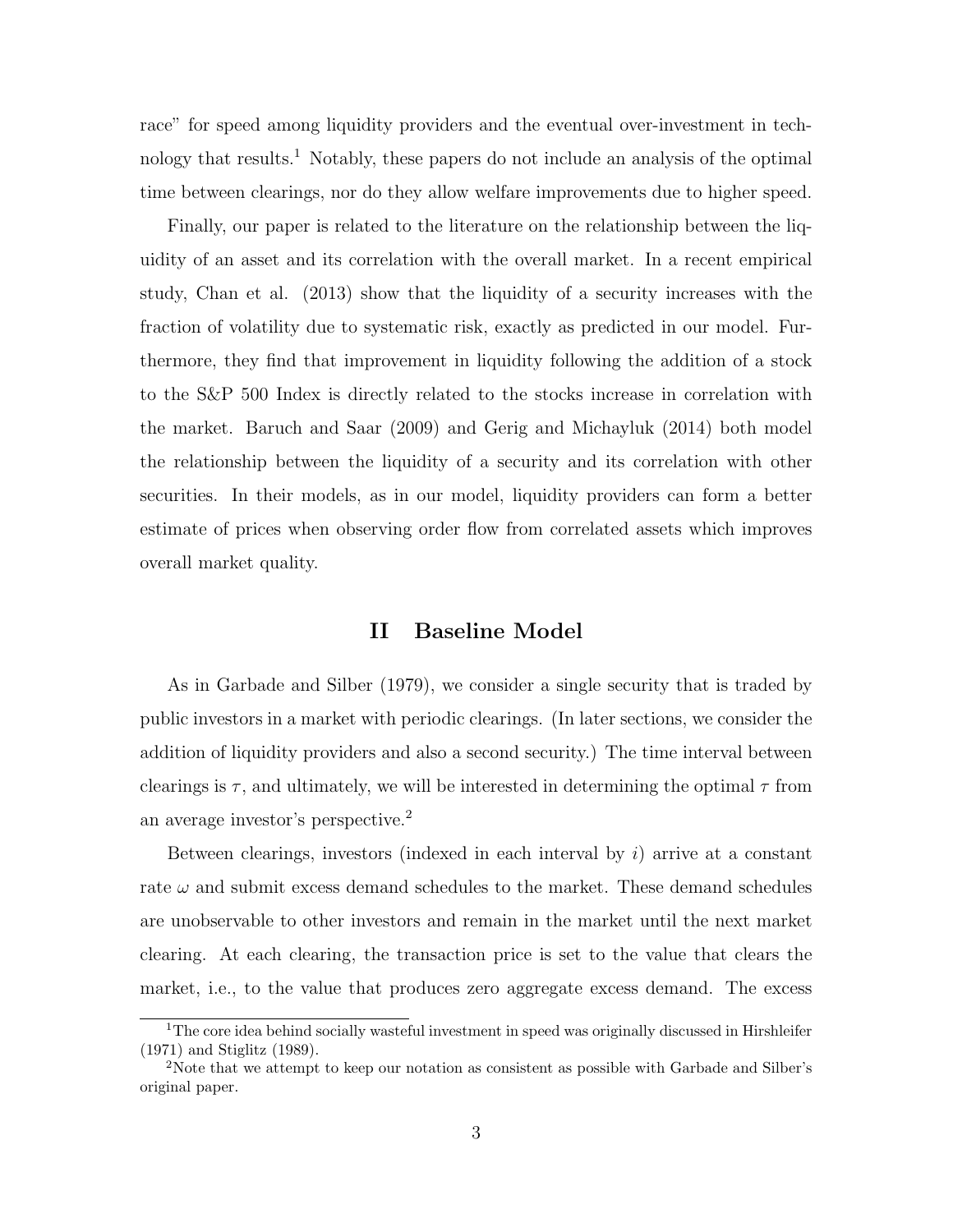demand schedule of the ith investor is a linearly increasing function of the reservation price of the investor,  $r_i$ , and a linear decreasing function of the clearing price,  $p$ ,

$$
D(p) = a(r_i - p),\tag{1}
$$

where  $\alpha$  is a positive constant assumed the same for all investors.<sup>3</sup> Note that the *i*th investor will be a net seller of the security if  $r_i < p$  and will be a net buyer if  $r_i > p$ .

Between any two clearings, a total number  $K = \omega \tau$  investors will submit excess demand schedules to the market. The market clearing price is the unique price that sets aggregate excess demand to zero,

$$
0 = \sum_{i=1}^{K} a(r_i - p).
$$
 (2)

Rearranging the equation reveals that the clearing price is the average reservation price of the arriving investors,

$$
p = \sum_{i=1}^{K} r_i/K.
$$
\n<sup>(3)</sup>

We assume there exists an unobservable equilibrium price for the security,  $m_t$ , at all times and that the reservation price of investor  $i$  is normally distributed around the prevailing equilibrium price,  $m_{t-1+i/\tau}$  (which we denote  $m_i$  for short), at the instant the investor decides to trade,<sup>4</sup>

$$
r_i = m_i + g_i,\tag{4}
$$

$$
g_i \sim N(0, \sigma^2), \tag{5}
$$

<sup>&</sup>lt;sup>3</sup>A linear demand function arises when agents optimize a quadratic utility function subject to their budget constraint.

<sup>&</sup>lt;sup>4</sup>In Garbade and Silber (1979), the investor decides to trade at time  $t-1/2$  but has a reservation price that is normally distributed around the future equilibrium price at time  $t$ . We have chosen a different setup (which we believe is more natural) where the reservation price of an investor is normally distributed around the instantaneous equilibrium price at the time he/she decides to trade. This departure means that our equations will use the average equilibrium price over the interval  $\tau$  rather than the instantaneous equilibrium price as in Garbade and Silber (1979).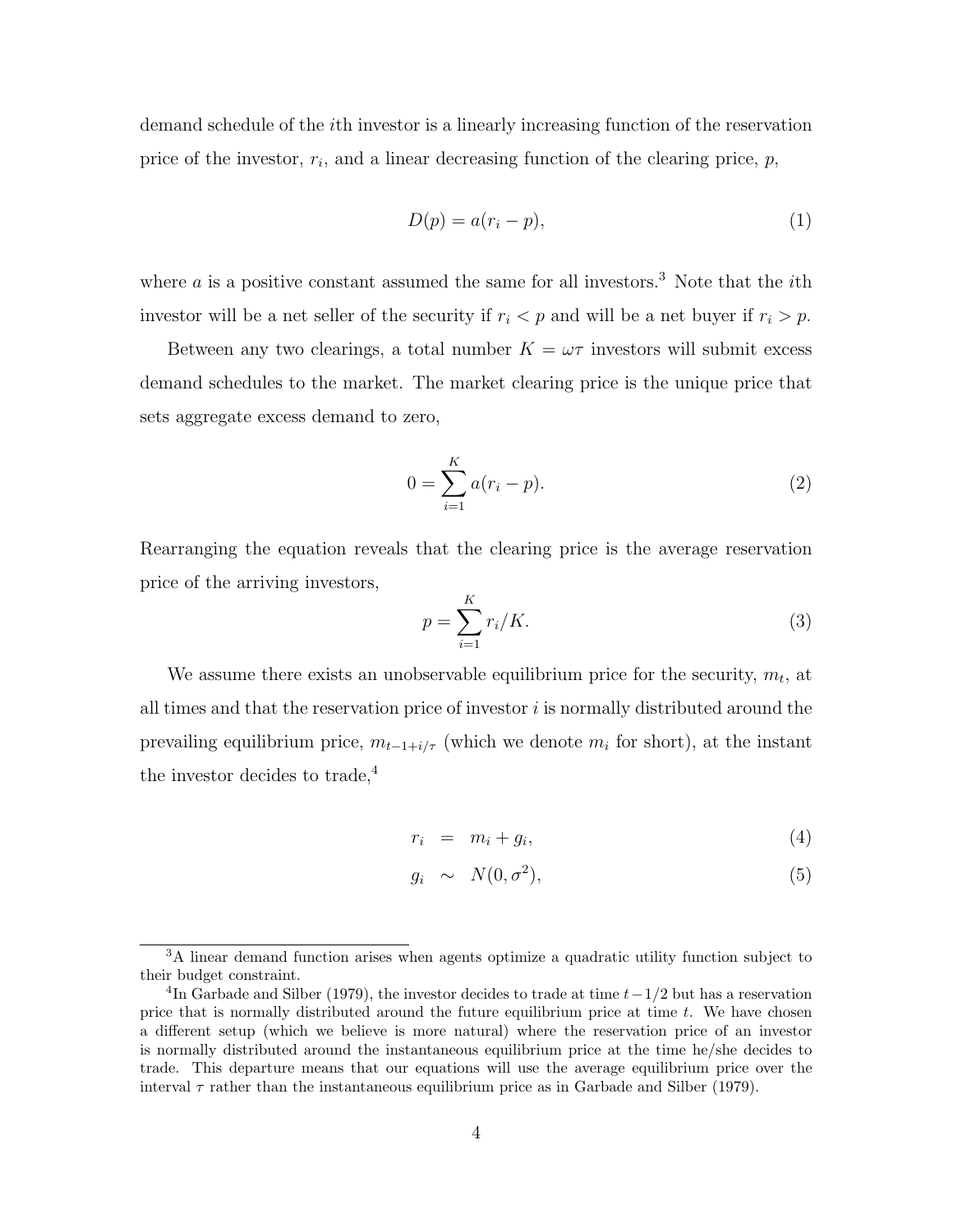where  $g_i$  is assumed to be uncorrelated across investors. We denote by  $\bar{r}_t$  the average reservation price of the investors at market clearing  $t$  (which is the market clearing price when the market does not contain liquidity providers),

$$
\bar{r}_t = \sum_{i=1}^{K} (m_i + g_i) / K. \tag{6}
$$

We denote by  $\bar{m}_t$  the average equilibrium price over the interval,  $\bar{m}_t = \sum_i m_i/K$ , and we denote by  $f_t$  the average of  $g_i$ , i.e.,  $f_t = \sum_i g_i/K$ . Note that,

$$
\bar{r}_t = \bar{m}_t + f_t,\tag{7}
$$

$$
f_t \sim N(0, \sigma^2/(\omega \tau)). \tag{8}
$$

We assume that the instantaneous equilibrium price  $m_t$  evolves as a driftless Brownian motion with variance  $(3/2)\psi^2$ , i.e.,  $m_t = \sqrt{3/2} \psi B_t$  (the prefactor  $\sqrt{3/2}$  is used for convenience and its purpose will become apparent in the following equation). Therefore, the average equilibrium price for investors at clearing  $t$  evolves according to the following equation,

$$
\bar{m}_t = \bar{m}_{t-1} + e_t,\tag{9}
$$

$$
e_t \sim N(0, \tau \psi^2), \tag{10}
$$

where we have used the result that the variance of the difference between two consecutive averaged points (each over an interval  $\tau$ ) of a standard Brownian motion is,

$$
\text{Var}\left[ (1/\tau) \int_{\tau}^{2\tau} B_t \, dt - (1/\tau) \int_0^{\tau} B_t \, dt \right] = (2/3)\tau. \tag{11}
$$

We assume that  $e_t$  is serially uncorrelated and also uncorrelated with  $g_i$  and therefore  $f_t$ .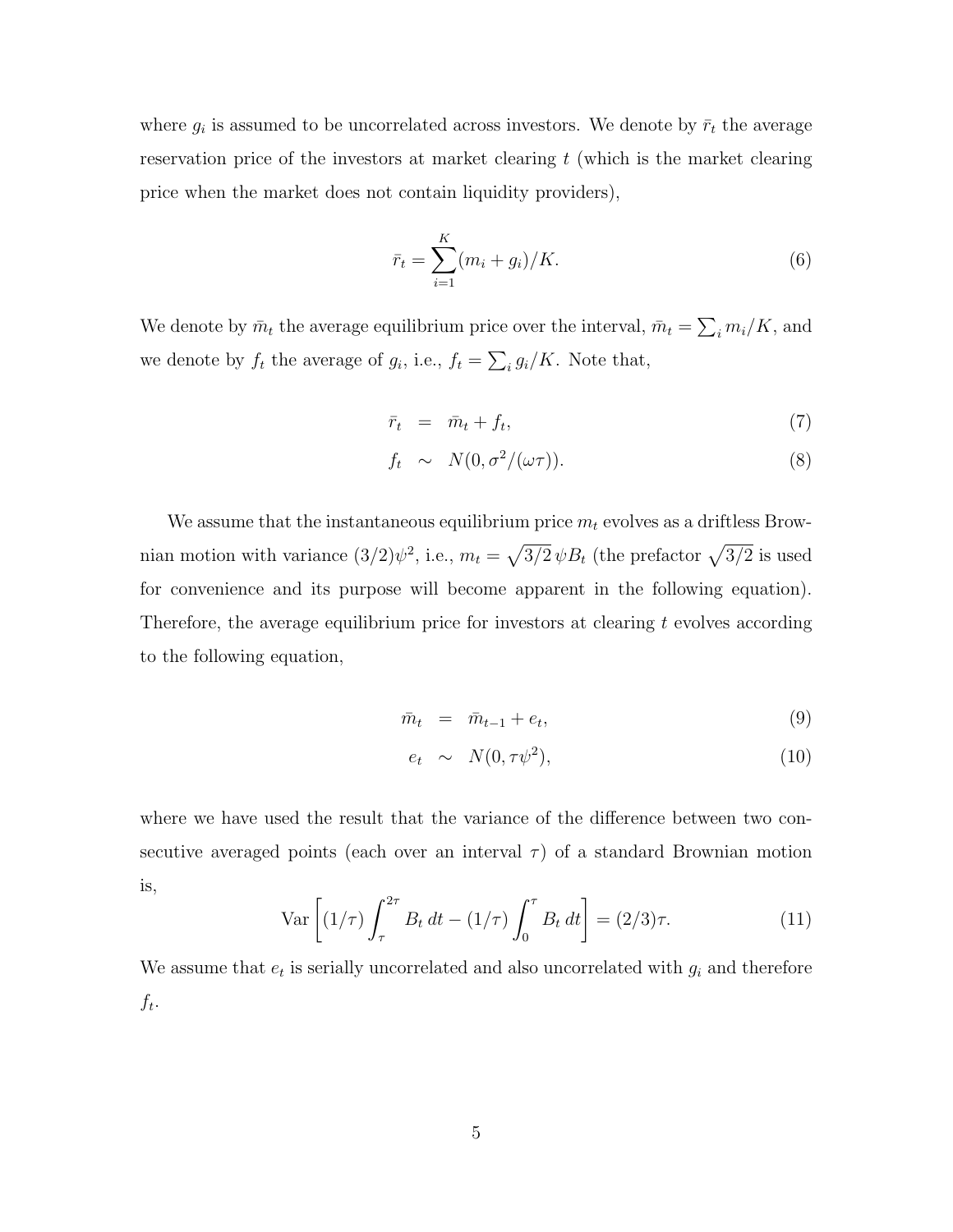# A Liquidity

As in Garbade and Silber (1979), we measure market quality with an inverse liquidity metric called *liquidity risk*. Liquidity risk is defined as the variance of the difference between the equilibrium value of the security when an investor arrives at the market,  $m_i$ , and the transaction price ultimately realized for the investor's trade, in this case  $\bar{r}_t$ <sup>5</sup>. The liquidity risk for investor i in a market without liquidity providers is therefore,

$$
V_P = \text{Var}[\bar{r}_t - m_i], \tag{12}
$$

$$
= \operatorname{Var}[(\bar{r}_t - \bar{m}_t) + (\bar{m}_t - m_i)], \qquad (13)
$$

$$
= \operatorname{Var}[\bar{r}_t - \bar{m}_t] + \operatorname{Var}[\bar{m}_t - m_i], \tag{14}
$$

where the two expressions in parentheses separate because there is no covariance between them. The variance of the first term,  $\text{Var}[\bar{r}_t - \bar{m}_t]$ , is just the variance of  $f_t$ . For the second term, the variance depends on the arrival time of the investor. If the investor arrives at a point in time that is a fraction  $\phi$  of the total interval  $\tau$  from the previous clearing, then the variance of the second term will be,

$$
\text{Var}\left[\bar{m}_t - m_i\right] = \text{Var}\left[\left(\int_0^{\phi\tau} \sqrt{3/2} \,\psi B_t \,dt + \int_0^{\tau - \phi\tau} \sqrt{3/2} \,\psi B_t \,dt\right) / \tau\right], \tag{15}
$$
\n
$$
= (1/2) \left[\phi^3 + (1 - \phi)^3\right] \tau \psi^2. \tag{16}
$$

If the investor arrives at the beginning or end of the interval ( $\phi = 0$  or  $\phi = 1$ ), then the variance is at its maximum value,  $(1/2)\tau\psi^2$ , and if the investor arrives in the middle of the interval  $(\phi = 1/2)$ , the variance is at its minimum value,  $(1/8)\tau\psi^2$ . The final equation for liquidity risk in a market of public investors is therefore,

$$
V_P = \sigma^2/(\omega \tau) + (1/2) \left[\phi^3 + (1 - \phi)^3\right] \tau \psi^2.
$$
 (17)

<sup>5</sup>Grossman and Miller (1988) use a very similar definition of liquidity risk.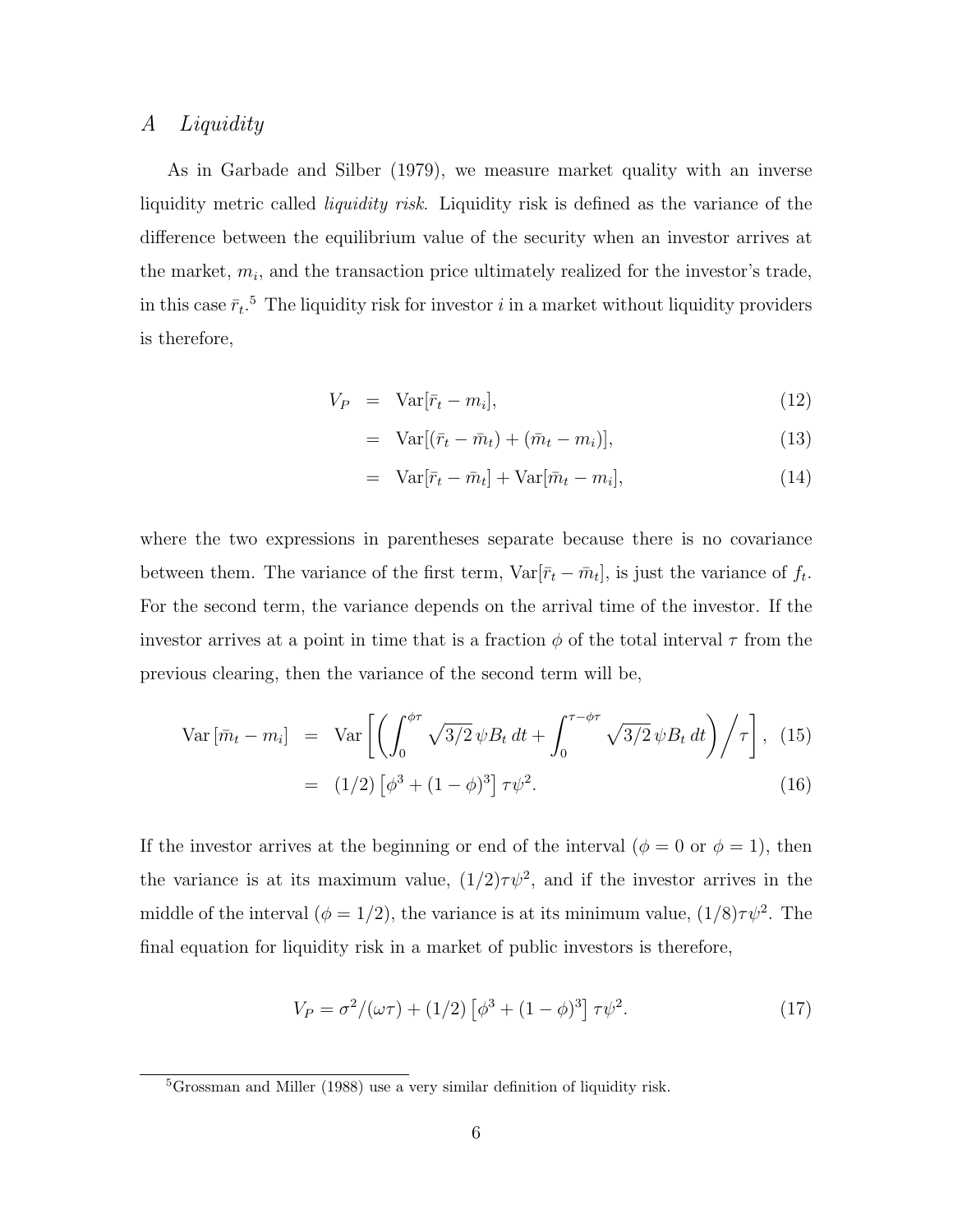If we assume that the timing of an investor's trading decision is uncorrelated with the timing of market clearings, we can average over all  $\phi$  in the interval [0, 1], which gives  $\int_0^1 (\phi^3 + (1 - \phi)^3) = 1/2$ . Liquidity risk for the average investor is therefore,<sup>6</sup>

$$
V_P = \sigma^2 / (\omega \tau) + \tau \psi^2 / 4. \tag{18}
$$

Notice that liquidity risk is increasing in the volatility of the security, increasing in the variance of investor reservation prices, and decreasing in the frequency of investor arrival. The effect of the clearing frequency  $(1/\tau)$  on liquidity risk is nonlinear. When market clearings are frequent, this decreases the difference between the clearing price and the average equilibrium price of the security, but it also increases the difference between the average equilibrium price of the security and the specific equilibrium price used as a reference by the investor. There is a "Goldilocks" value for  $\tau$  that optimizes the tradeoff between these two effects, and we determine this value below.

The optimal trading interval  $\tau_P^*$  from an investor's perspective is just the value of  $\tau$  that minimizes liquidity risk. This value can be found by taking the derivative of liquidity risk with respect to  $\tau$  and setting to zero,

$$
\tau_P^* = 2 \frac{\sigma/\omega^{1/2}}{\psi}.\tag{19}
$$

The minimum value of liquidity risk,  $V_P^* = V_P(\tau_P^*)$ , is,

$$
V_P^* = \left(\frac{\sigma}{\omega^{1/2}}\right)\psi. \tag{20}
$$

In Fig. 1, we plot liquidity risk as a function of the time between market clearings,  $\tau$ , when  $\psi = 1$ ,  $\sigma = 1$ , and  $\omega = 10$ . We also show the optimal point  $(V_P^*, \tau_P^*)$ .

 $6$ Our equation for liquidity risk is slightly different from that of Garbade and Silber (1979) because of the modifications we have made to their setup.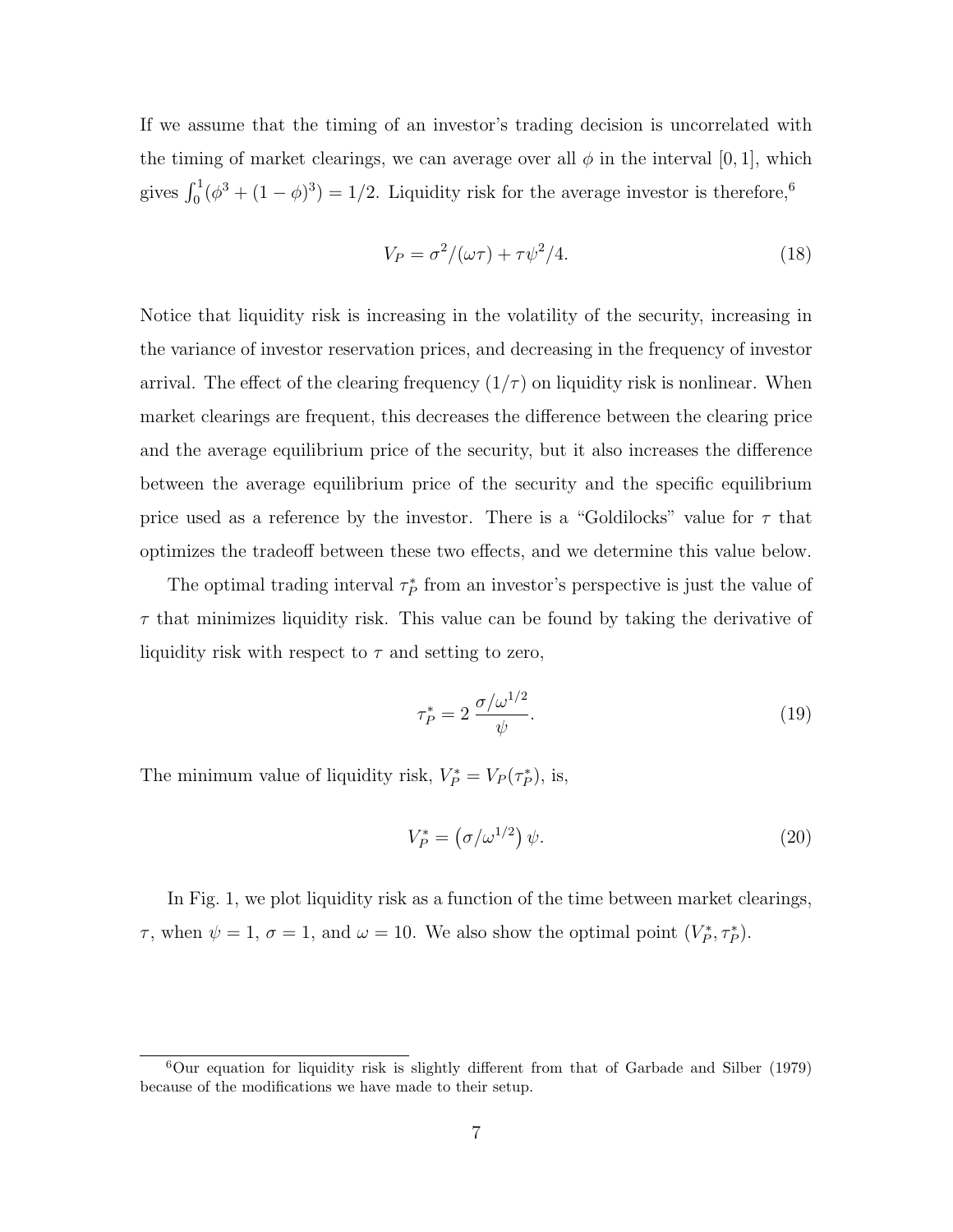

Figure 1: Liquidity risk,  $V_P$ , as a function of the time between market clearings,  $\tau$ , in a public market without a liquidity provider. Parameters used in the plot are  $\psi = 1$ ,  $\sigma = 1$ , and  $\omega = 10$ . The optimal point  $(V_P^*, \tau_P^*)$  is shown with an asterisk. Also shown are the components of liquidity risk  $\sigma^2/(\omega \tau)$  and  $\tau \psi^2/4$ .

# III Model with a Liquidity Provider

As discussed in Garbade and Silber (1979), enterprising individuals can devise a better estimate for the equilibrium price than is contained in the market clearing price  $r_t$  and can profit by buying and selling according to this estimate. In effect, these speculators act as liquidity providers in the market.

Here, we assume that a single competitive and risk neutral liquidity provider exists, that she observes the aggregate excess demand of the market directly before the market is cleared, and that she submits an excess demand schedule at each market clearing such that the clearing price always equals her estimate of the equilibrium price. Many of the seminal market microstructure papers published after Garbade and Silber (1979) (such as Kyle (1985) and Glosten and Milgrom (1985)) assume the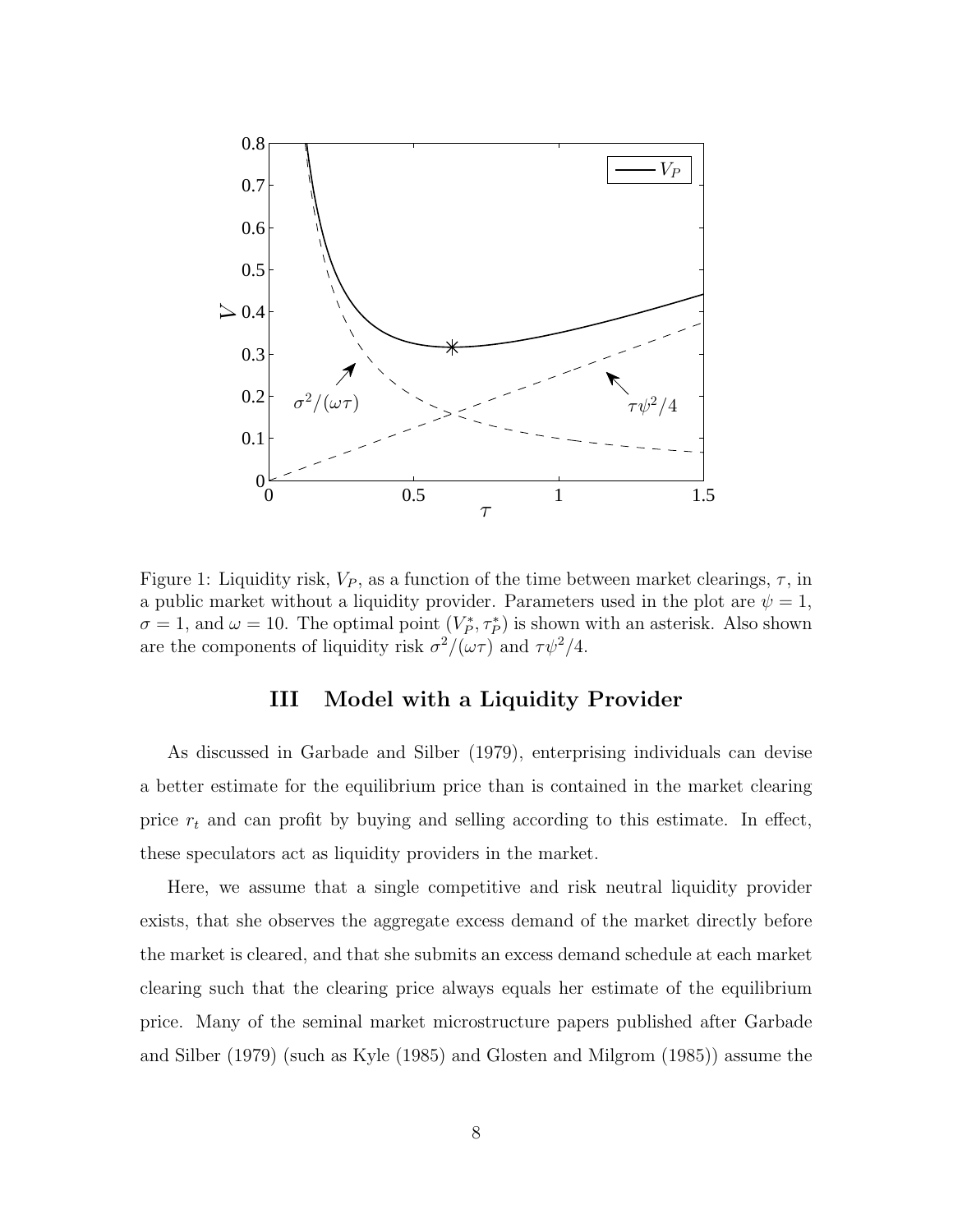same type of competitive, risk neutral liquidity provider. However, in these other models, the benefit of the liquidity provider cannot be analyzed, whereas it can in Garbade and Silber's framework. Below we show that the liquidity provider reduces the minimum liquidity risk of public investors by a factor of 1.5. In the next section, we show that when the liquidity provider is further enabled so that she observes the price of the market security, liquidity risk is reduced even further.

# A Liquidity

The liquidity provider observes the order flow of the public investors and therefore  $\bar{r}_t$ . This information allows her to form an estimate of the average equilibrium price over the interval, which we denote by  $\hat{m}_t$ . Because she is competitive and risk neutral, she submits a demand schedule that forces the clearing price to this value. Therefore, in the equation for liquidity risk, the clearing price is  $\hat{m}_t$  instead of  $\bar{r}_t$ .

The model with a liquidity provider is a special case of the model presented in the next section. Here, we just present results for liquidity risk and leave details of the derivation to the next section and the Appendix.

$$
V_L = \text{Var}[(\hat{m}_t - \bar{m}_t) + (\bar{m}_t - m_i)], \qquad (21)
$$

$$
= \operatorname{Var}[\hat{m}_t - \bar{m}_t] + \operatorname{Var}[\bar{m}_t - m_i] + 2 \operatorname{Cov}[\hat{m}_t - \bar{m}_t, \bar{m}_t - m_i], \tag{22}
$$

$$
= \frac{2(\phi_1 + 2\phi_2)\tau\psi^2 + 2(\phi_1 - 2\phi_2)\tau\psi^2\sqrt{1 + \frac{4\sigma^2/\omega}{\tau^2\psi^2} + 4\sigma^2/(\omega\tau)}}{2\left(1 + \sqrt{1 + \frac{4\sigma^2/\omega}{\tau^2\psi^2}}\right)},
$$
(23)

where,

$$
\phi_1 \equiv (1/2) \left[ \phi^3 + (1 - \phi)^3 \right], \tag{24}
$$

$$
\phi_2 \equiv (1/4) \left[ \phi^3 + 2(1 - \phi)^3 + 3(1 - \phi)\phi^2 \right]. \tag{25}
$$

As before, assuming that the investor's arrival time is not correlated with the timing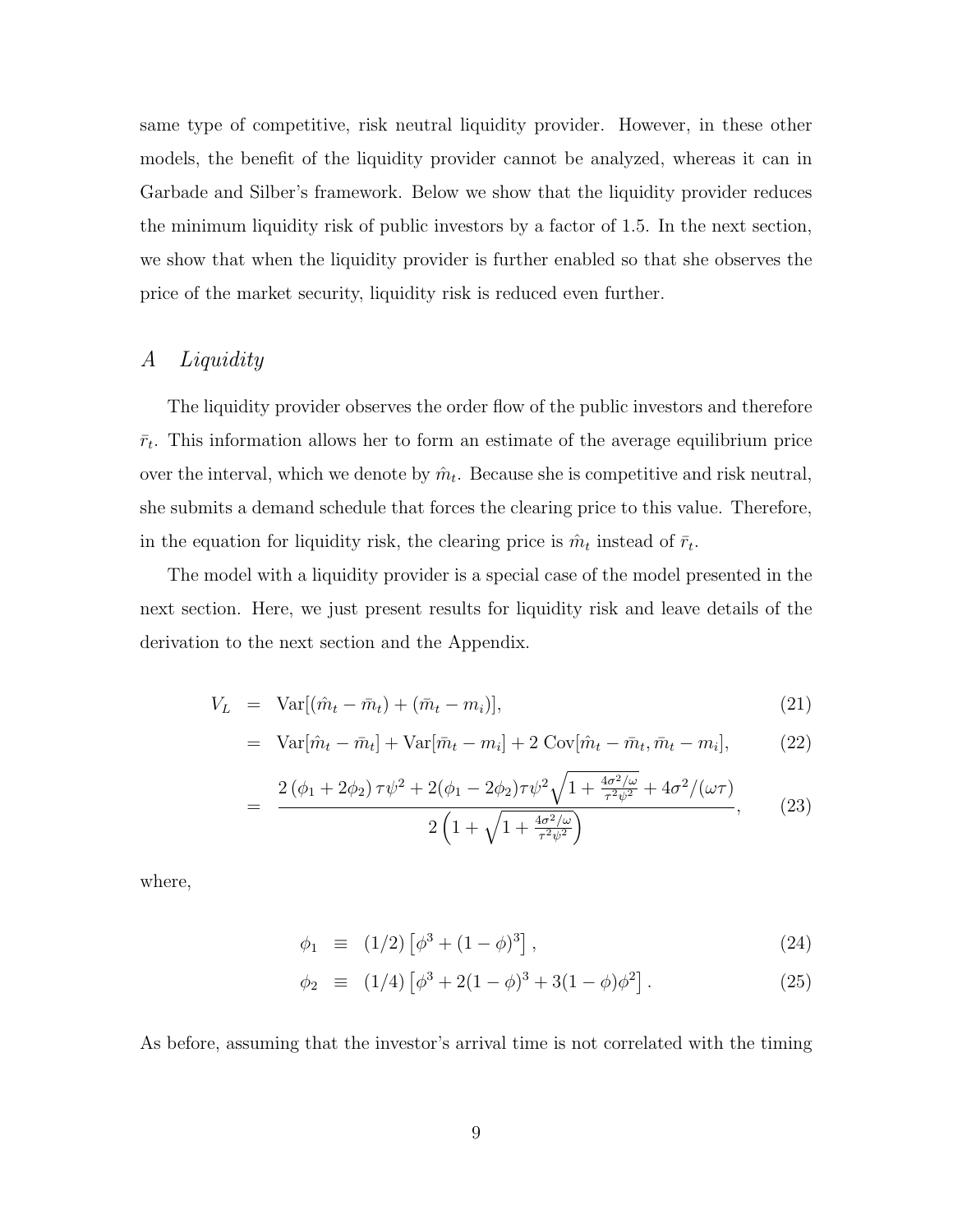of market clearings, then liquidity risk is the expectation over  $\phi$ ,

$$
V_L = \frac{(1/2)\tau \psi^2 \left(1 - \sqrt{1 + \frac{4\sigma^2/\omega}{\tau^2 \psi^2}}\right) + 4\sigma^2/(\omega \tau)}{2\left(1 + \sqrt{1 + \frac{4\sigma^2/\omega}{\tau^2 \psi^2}}\right)}.
$$
(26)

A plot of  $V_L(\tau)$  is shown later in Fig. 4. The optimal trading interval  $\tau_L^*$  is,

$$
\tau_L^* = \left(\frac{2}{\sqrt{3}}\right) \frac{\sigma/\omega^{1/2}}{\psi},\tag{27}
$$

$$
= \left(\frac{1}{\sqrt{3}}\right) \tau_P^*, \tag{28}
$$

and the minimum value of liquidity risk is,

$$
V_L^* = \left(\frac{7}{6\sqrt{3}}\right) \left(\sigma/\omega^{1/2}\right) \psi.
$$
 (29)

Notice that with the liquidity provider, the optimal clearing frequency  $(1/\tau_L^*)$  increases by a factor of  $\sqrt{3} \approx 1.7$  from the public market case (regardless of the other parameters). In addition, the liquidity provider reduces liquidity risk by a factor of 6 √  $3/7 \approx 1.5$ , again regardless of the values of other parameters in the model.

# IV Model with a Liquidity Provider and Market Information

In general, for a market of  $N$  securities, the average reservation price of the different securities at market clearing  $t$  can be written,

$$
\bar{\mathbf{r}}_t = \bar{\mathbf{m}}_t + \mathbf{f}_t, \tag{30}
$$

$$
\mathbf{f}_t \sim N(0, \Sigma), \tag{31}
$$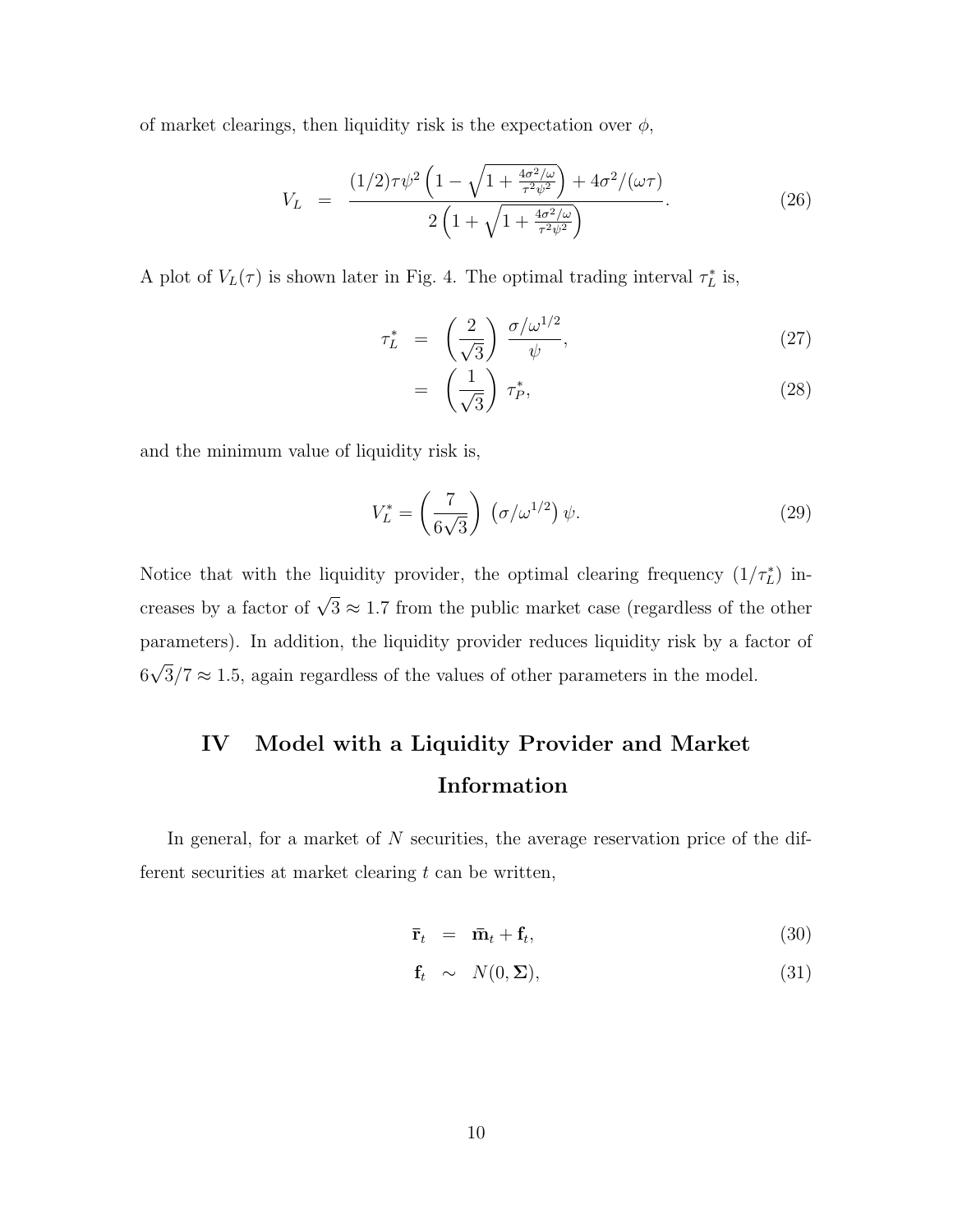and the average equilibrium price over the market clearing interval can be written,

$$
\bar{\mathbf{m}}_t = \bar{\mathbf{m}}_{t-1} + \mathbf{e}_t, \tag{32}
$$

$$
\mathbf{e}_t \sim N(0, \Psi), \tag{33}
$$

where  $\bar{\mathbf{r}}, \bar{\mathbf{m}}, \bar{\mathbf{f}},$  and  $\bar{\mathbf{e}}$  are  $N \times 1$  vectors and  $\Sigma$  and  $\Psi$  are  $N \times N$  matrices.

For a market of relatively few securities, it is not too difficult to calculate estimates of  $\bar{\mathbf{m}}_t$  (denoted  $\hat{\mathbf{m}}_t$ ) and to determine liquidity risk when  $\Sigma$  and  $\Psi$  are fully specified. The process involves numerically solving the appropriate discrete time algebraic Riccati equation (see the Appendix) and then using this solution in straightforward equations. Analytic results, however, are often extremely messy – even for just two securities.

In order to present analytic results, we treat the model with a liquidity provider in a market with many assets as a special case of a two security market where the second security is the "market security",

$$
\bar{\mathbf{r}}_t = \begin{pmatrix} \bar{r}_t \\ \bar{r}_{M,t} \end{pmatrix} \qquad \bar{\mathbf{m}}_t = \begin{pmatrix} \bar{m}_t \\ \bar{m}_{M,t} \end{pmatrix}
$$
(34)

$$
\mathbf{f}_t = \begin{pmatrix} f_t \\ f_{M,t} \end{pmatrix} \qquad \Sigma = \begin{pmatrix} \sigma^2/(\omega \tau) & \varrho \sigma \sigma_M/(\sqrt{\omega \omega_M} \tau) \\ \varrho \sigma \sigma_M/(\sqrt{\omega \omega_M} \tau) & \sigma_M^2/(\omega_M \tau) \end{pmatrix} \qquad (35)
$$

$$
\mathbf{e}_{t} = \begin{pmatrix} e_{t} \\ e_{M,t} \end{pmatrix} \qquad \mathbf{\Psi} = \begin{pmatrix} \tau \psi^{2} & \rho \tau \psi \psi_{M} \\ \rho \tau \psi \psi_{M} & \tau \psi_{M}^{2} \end{pmatrix}, \qquad (36)
$$

where  $\varrho$  is the correlation of the difference between reservation prices and equilibrium prices across the two assets, and  $\rho$  is the correlation of equilibrium price changes across the two assets. We make an idealized assumption that order flow for the market security is so frequent that  $\omega_M \gg 1$  and,

$$
\Sigma \approx \begin{pmatrix} \sigma^2/(\omega \tau) & 0\\ 0 & 0 \end{pmatrix}
$$
 (37)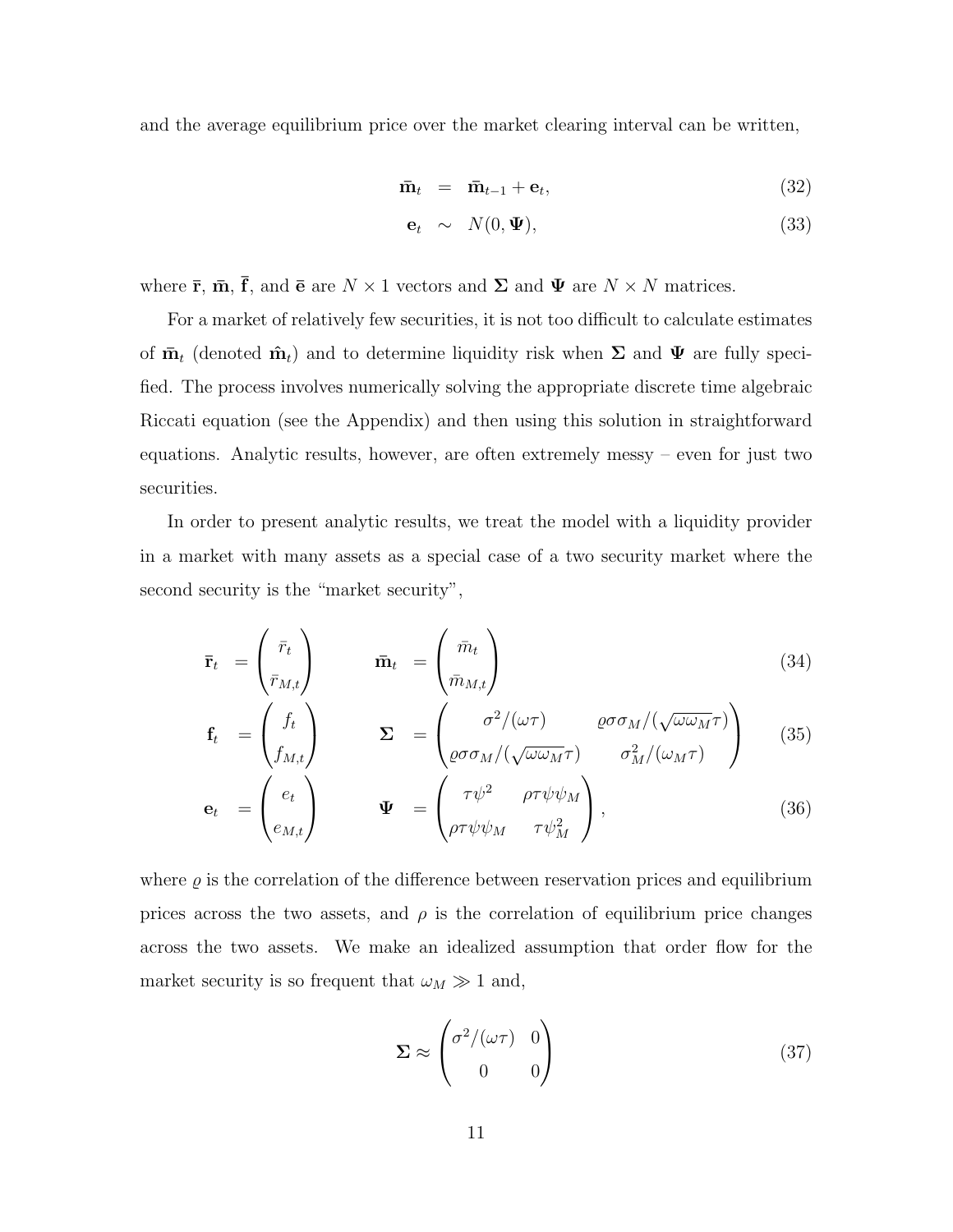The liquidity provider, therefore, has noiseless information about the average equilibrium price of the market security at each clearing.

# A Liquidity

Liquidity risk is,

$$
V_M = \text{Var}[(\hat{m}_t - \bar{m}_t) + (\bar{m}_t - m_i)], \qquad (38)
$$

$$
= \text{Var}[\hat{m}_t - \bar{m}_t] + \text{Var}[\bar{m}_t - m_i] + 2 \text{Cov}[\hat{m}_t - \bar{m}_t, \bar{m}_t - m_i], \quad (39)
$$

$$
= \mathbf{S}_{(1,1)} + \phi_1 \tau \psi^2 + 2(\mathbf{G}_{(1,1)} - 1)\phi_2 \tau \psi^2 + 2\mathbf{G}_{(1,2)}\phi_2 \rho \tau \psi \psi_M, \tag{40}
$$

where  $S_{(1,1)}$ ,  $G_{(1,1)}$ , and  $G_{(1,2)}$  are the respective elements of the matrices used in the Kalman filter when solving for  $\hat{m}_t$ . A derivation of this equation is given in the Appendix.

Solving the Riccati equation and plugging into Eq.40 (see the Appendix),

$$
V_M = \frac{2(\phi_1 + 2\phi_2 \Theta) \tau \psi^2 + 2(\phi_1 - 2\phi_2 \Theta) \tau \psi^2 \sqrt{1 + \frac{4\sigma^2/\omega}{\Theta \tau^2 \psi^2} + 4\sigma^2/(\omega \tau)}}{2\left(1 + \sqrt{1 + \frac{4\sigma^2/\omega}{\Theta \tau^2 \psi^2}}\right)},
$$
(41)

where  $\Theta \equiv 1 - \rho^2$ . Again, assuming that the investor's arrival time is not correlated with the timing of market clearings, then liquidity risk is the expectation over  $\phi$ ,

$$
V_M = \frac{(1/2 + \Theta)\tau\psi^2 + (1/2 - \Theta)\tau\psi^2\sqrt{1 + \frac{4\sigma^2/\omega}{\Theta\tau^2\psi^2} + 4\sigma^2/(\omega\tau)}}{2\left(1 + \sqrt{1 + \frac{4\sigma^2/\omega}{\Theta\tau^2\psi^2}}\right)}
$$
(42)

In Fig. 2, we show liquidity risk,  $V_M$ , as a function of the time between market clearings,  $\tau$ , when  $\psi = 1$ ,  $\sigma = 1$ ,  $\omega = 10$ , and with  $\Theta = 0$  to  $\Theta = 1$  in increments of 0.1. Liquidity risk decreases as the correlation of the asset with the market increases (i.e., as  $\Theta$  decreases). When the asset is perfectly correlated with the market,  $\Theta =$ 0, liquidity risk is simply the line  $\tau \psi^2/4$  and there is no risk when markets clear continuously,  $\tau = 0$ . When the asset is uncorrelated with the market,  $\Theta = 1$ , liquidity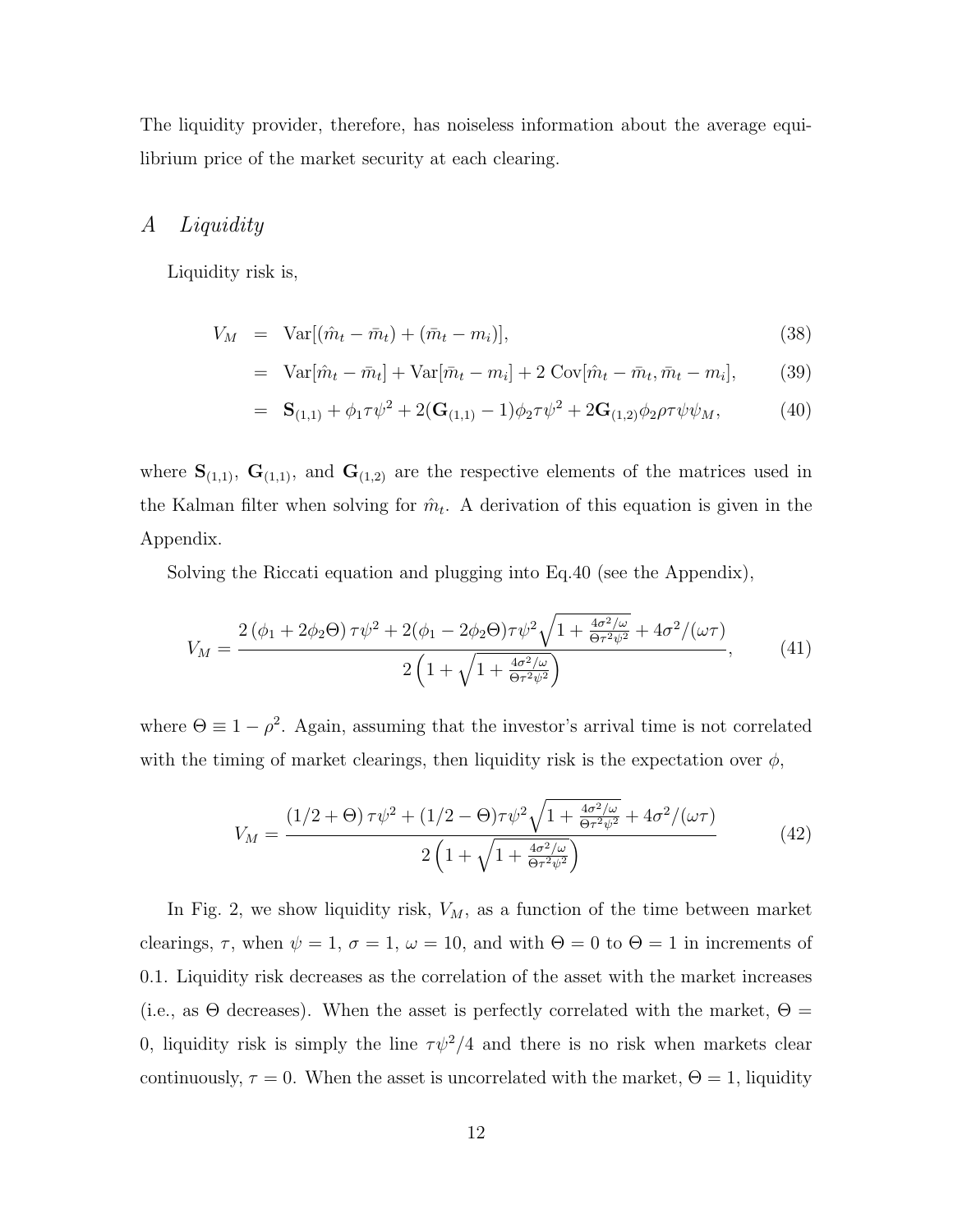

Figure 2: Liquidity risk,  $V_M$ , as a function of the time between market clearings,  $\tau$ , in a market with a liquidity provider and market information. Curves are shown for parameters  $\psi = 1$ ,  $\sigma = 1$ ,  $\omega = 10$ , and with  $\rho = 0$  to  $\rho = 1$  ( $\Theta = 1$  to  $\Theta = 0$  in increments of 0.1).

risk is the same as if the market security was absent,  $V_M = V_L$ .

The optimal trading interval  $\tau_M^*$  is,

$$
\tau_M^* = \left(\frac{2h_1(\Theta)}{\sqrt{3}}\right) \frac{\sigma/\omega^{1/2}}{\psi},\tag{43}
$$

$$
= \left(\frac{h_1(\Theta)}{\sqrt{3}}\right) \tau_P^*, \tag{44}
$$

where,

$$
h_1(\Theta) = \frac{\sqrt{1 - 32\Theta + 12\Theta^2 + (1 + 6\Theta)\sqrt{1 + 20\Theta + 4\Theta^2}}}{4\Theta}.
$$
 (45)

This equation goes to zero at the critical value  $\Theta^c = 1/4$ , i.e., when  $\rho = \sqrt{3/4} \approx 0.87$ . From then on, it is optimal for markets to clear continuously. In Fig. 3, we plot the optimal interval,  $\tau^*$ , as a function of correlation with the market,  $\rho$ , for the three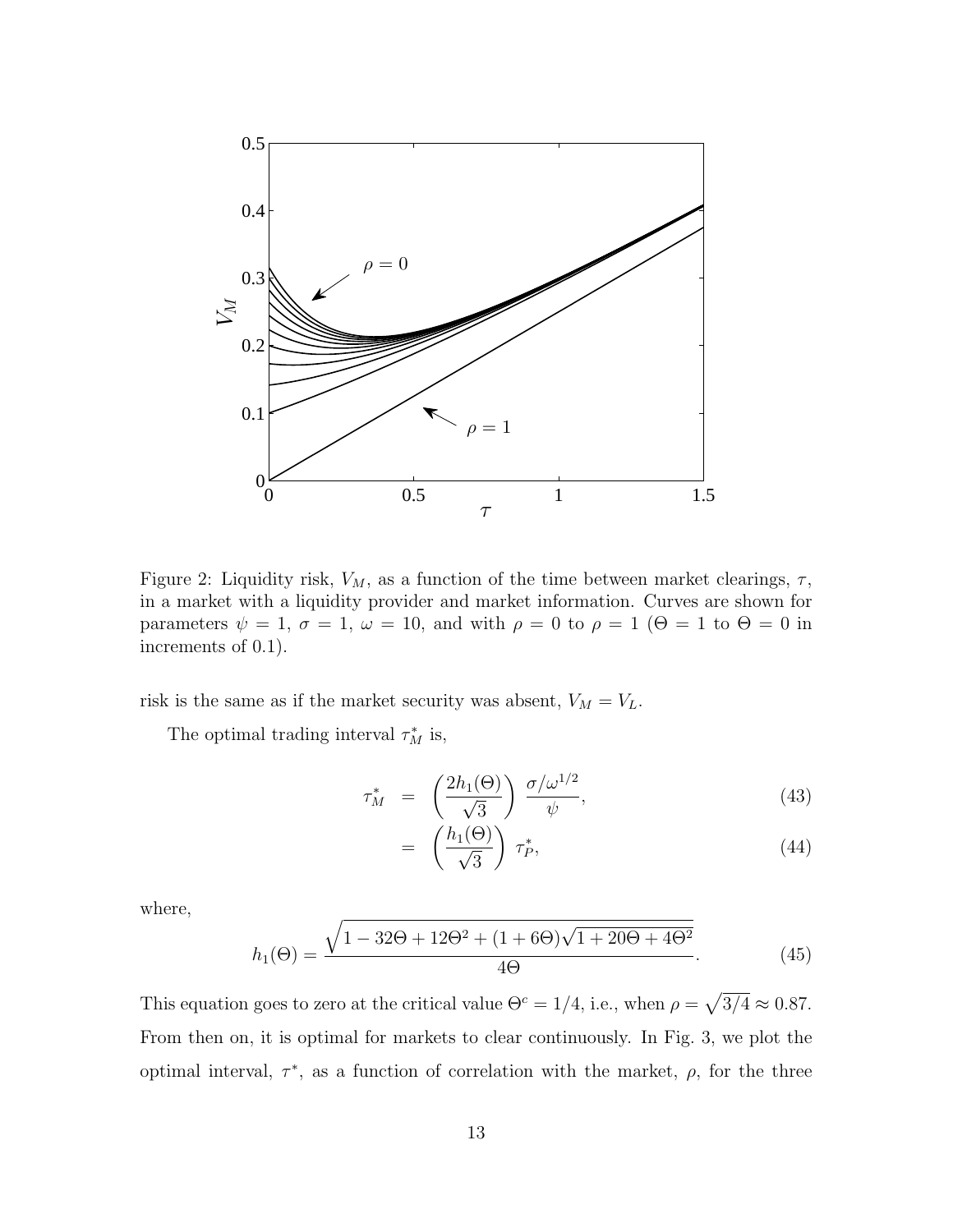

Figure 3: Speed vs. correlation for the three models studied in the text. Parameters used in the plot are  $\psi = 1$ ,  $\sigma = 1$ , and  $\omega = 10$ .

models. Notice how  $\tau_M^* = 0$  at the critical value  $\rho = \sqrt{3/4}$ .

For  $\Theta > \Theta^c$ , the minimum liquidity risk is,

$$
V_M^{*+} = h_2(\Theta)/\omega^{1/2} + h_3(\Theta) \left(\sigma/\omega^{1/2}\right) \psi,
$$
\n(46)

where  $h_2(\Theta)$  and  $h_3(\Theta)$  are rather complicated functions. For  $\Theta \leq \Theta^c$ , liquidity risk is minimized when markets clear continuously, i.e., when  $\tau = 0$ . The equation for liquidity risk when  $\Theta \leq \Theta^c$  is,

$$
V_M^{*-} = \sqrt{\Theta} \, \left( \sigma / \omega^{1/2} \right) \psi. \tag{47}
$$

In Fig. 4, we compare liquidity risk for the three models studied in the text. Parameters used in the plot are  $\psi = 1$ ,  $\sigma = 1$ ,  $\omega = 10$ , and  $\Theta = 0.3$ . We also show the optimal points  $(V_P^*, \tau_P^*)$ ,  $(V_L^*, \tau_L^*)$ , and  $(V_M^*, \tau_M^*)$ . Notice how liquidity risk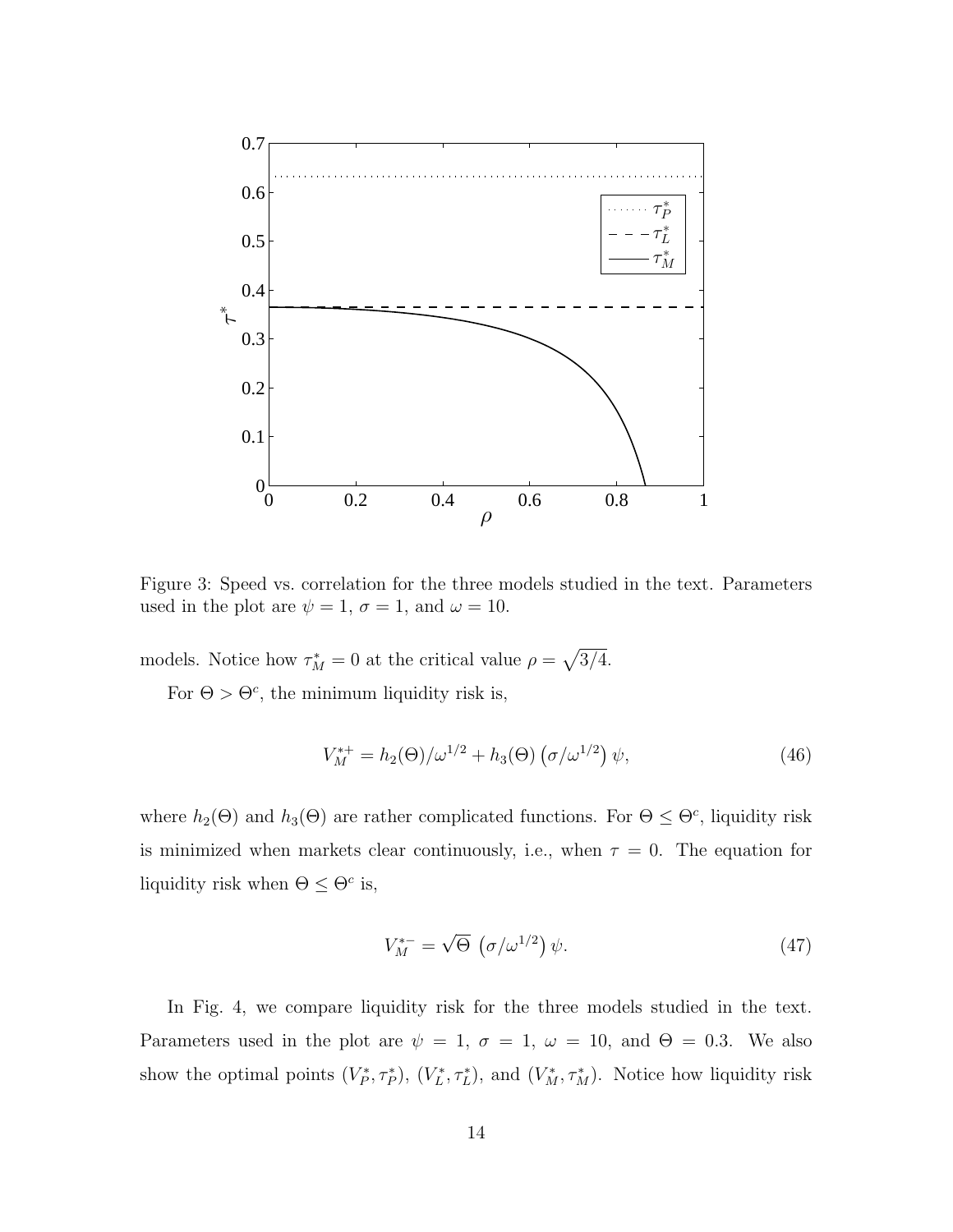

Figure 4: A comparison of liquidity risk, V, for the three models studied in the text. Parameters used in the plot are  $\psi = 1$ ,  $\sigma = 1$ ,  $\omega = 10$ , and  $\Theta = 0.3$  ( $\rho \approx 0.84$ ). The optimal points  $(V_P^*, \tau_P^*)$ ,  $(V_L^*, \tau_L^*)$ , and  $(V_M^*, \tau_M^*)$  are shown with asterisks.

decreases with the addition of the liquidity provider and reduces even further when the market security is added.

# V Estimating the Optimal Trading Interval

Because the model's inputs  $(\sigma, \psi, \Theta, \text{ and } \omega)$  are statistical properties of order flow and returns, we can use rough estimates of these parameters to determine the optimal clearing frequency of a typical U.S. stock. In this section, we do just that.

To standardize the calculation, we always use units of seconds in our estimates. As a consequence, the final estimate of the optimal trading interval is given in seconds.

• For the standard deviation of the security's value, we use  $\psi = 0.0001$ , which corresponds to an annualized volatility of approximately 25%.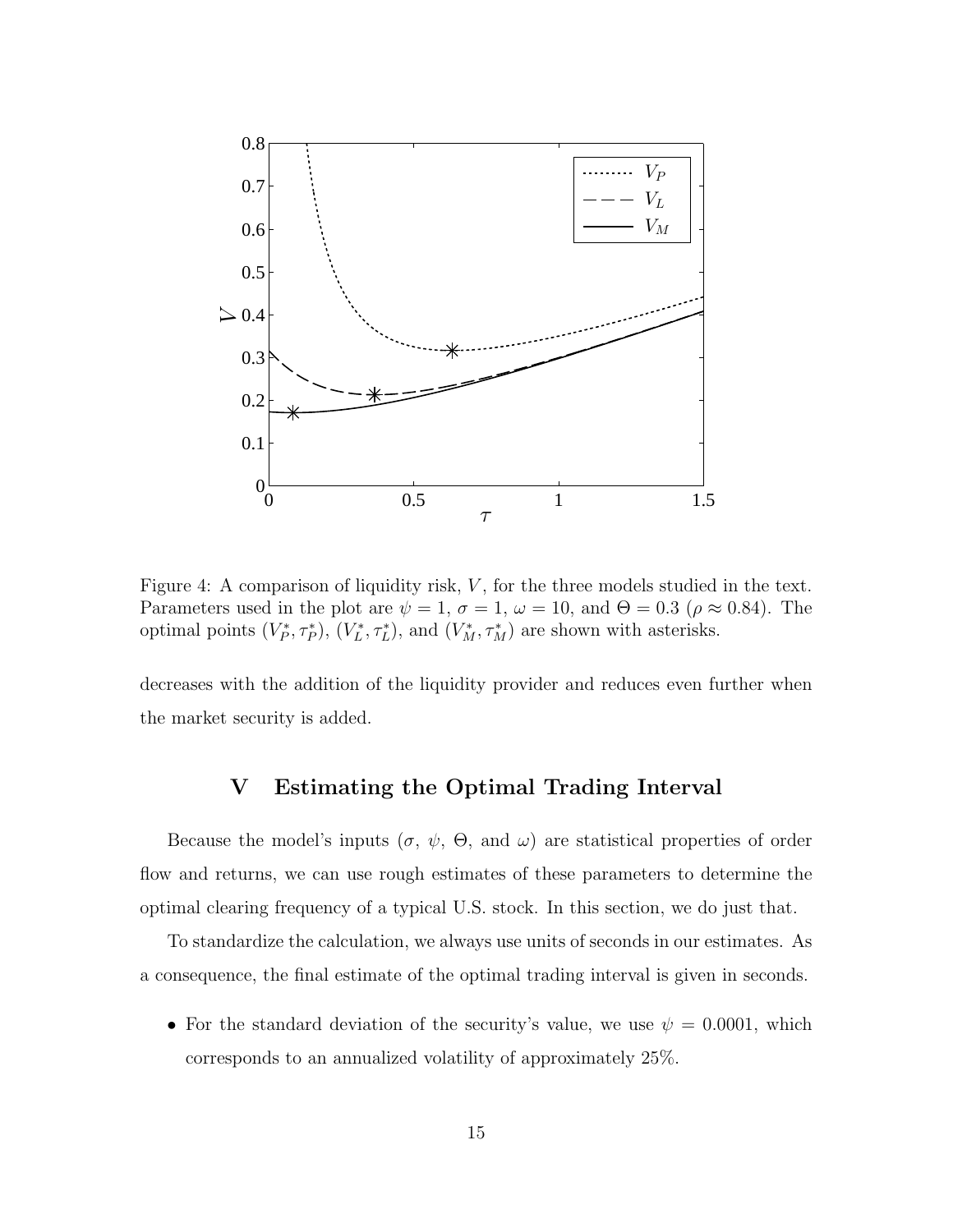- For the standard deviation of reservation prices, we use a typical percent spread,  $\sigma = 0.0003$ , which is equivalent to a \$0.01 quoted spread for a \$33 stock.
- For the correlation of the security with the market, we use  $\rho = 0.75$  so that  $\Theta = 0.4375$ .
- For the order arrival rate, we use two different values based on reported Tape A/B quotation updates. There are approximately 15,000 quote changes per second for Tape  $A/B$  securities during trading hours. During peak times, this increases dramatically, to approximately 300,000 quote changes per second (see www.utpplan.com for both estimates). Because approximately 3,000 securities are reported on Tape  $A/B$ , we use the following estimates for the order arrival rate,  $\omega = 5$  and  $\omega_{peak} = 100$ .

In the model with liquidity providers and the market security,

$$
\tau^* = \left(\frac{2h_1(\Theta)}{\sqrt{3}}\right) \frac{\sigma/\omega^{1/2}}{\psi}.\tag{48}
$$

Putting everything into the equation, we have

$$
\tau^* \approx 0.9 \text{ seconds},\tag{49}
$$

and,

$$
\tau_{peak}^* \approx 0.2 \text{ seconds.} \tag{50}
$$

Our estimates suggest that a typical U.S. stock should trade at intervals of 0.2 to 0.9 seconds. Of course we do not wish to over-interpret this result. Individuals place limit orders in the market instead of price schedules, the market security is not really infinitely liquid, securities are correlated to many other securities in addition to the market security, and liquidity providers (rather than investors) represent a large fraction of the orders we use in our estimate of the order arrival rate. All of these points may require us to tweak the final value and we would place error bands of up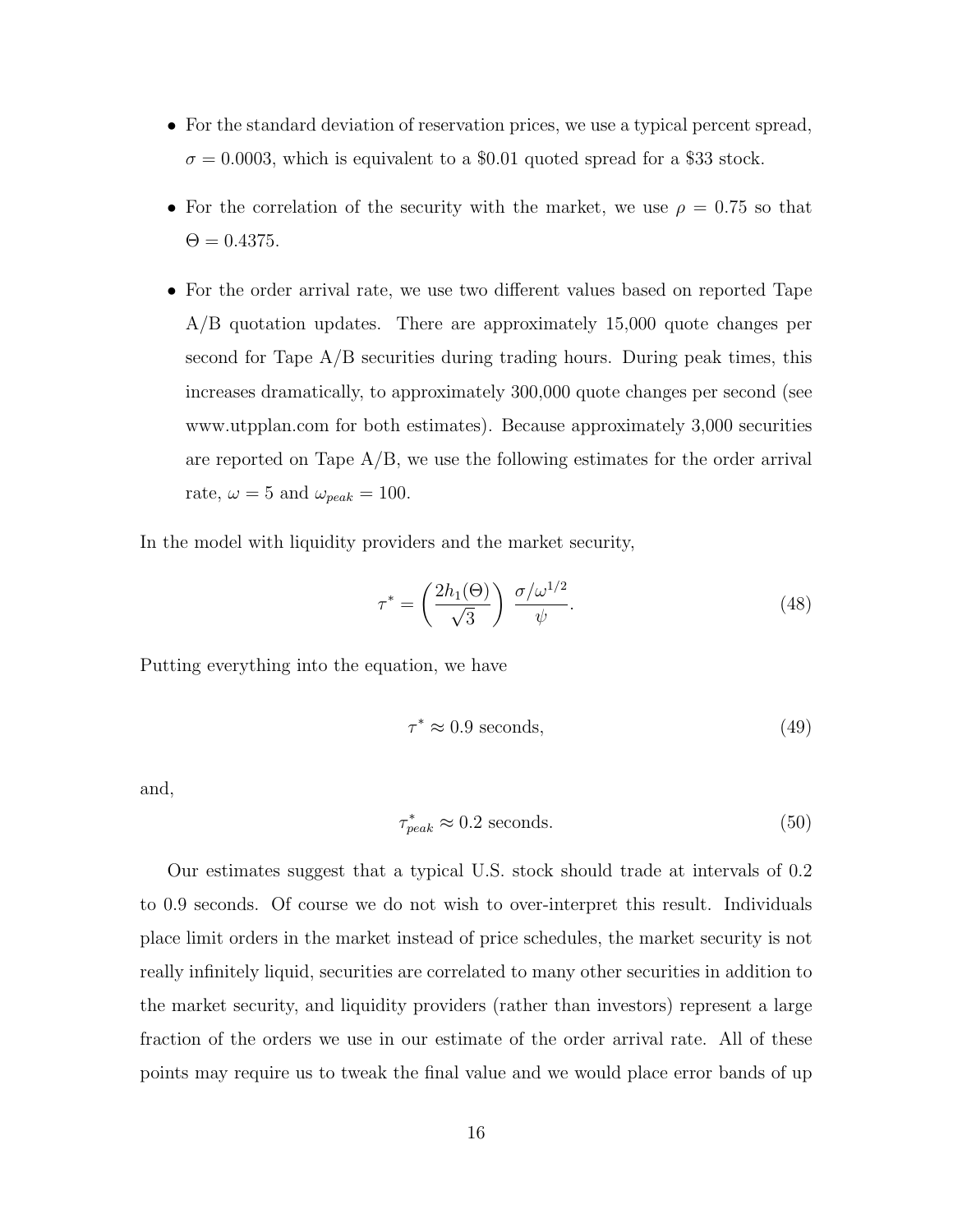to an order of magnitude around this estimate.

# VI Conclusions

U.S. markets have undergone considerable changes over the last two decades. Whereas before, trading was human mediated and quite slow (taking over half a minute for a market order to execute), it is now electronic, automated, and extremely fast (limited mainly by the speed of light). Market quality metrics have improved considerably as market speeds have increased, but it is unclear if the current milliand microsecond environment is really necessary.

This paper attempts to determine the optimal speed of trading in financial markets. In our model of periodic market clearings, the optimal trading interval for a security depends on three factors: (1) the volatility of the security, (2) the intensity of trading in the security, and (3) the correlation of the security's value with other securities. All other things equal, a security should be traded more quickly if it is volatile, has intense trading, and is highly correlated with other securities.

When plugging in rough estimates of the model parameters for a typical U.S. stock, we calculate an optimal trading interval of 0.2 to 0.9 seconds. Delaying markets longer than these intervals is likely to harm market quality. However, in light of these estimates, for many securities it is hard to justify the extreme speeds at which U.S. markets operate.

### REFERENCES

Baruch, S. and G. Saar, 2009, Asset returns and listing choice of firms, Review of Financial Studies, 22, 2239-2274.

Budish, E., P. Cramton and J. Shim, 2013, The High-Frequency Trading Arms Race: Frequent Batch Auctions as a Market Design Response, Working paper.

Chan, K., A. Hameed and W. Kang, 2013, Stock price synchronicity and liquidity, Journal of Financial Markets, 16(3), 414-438.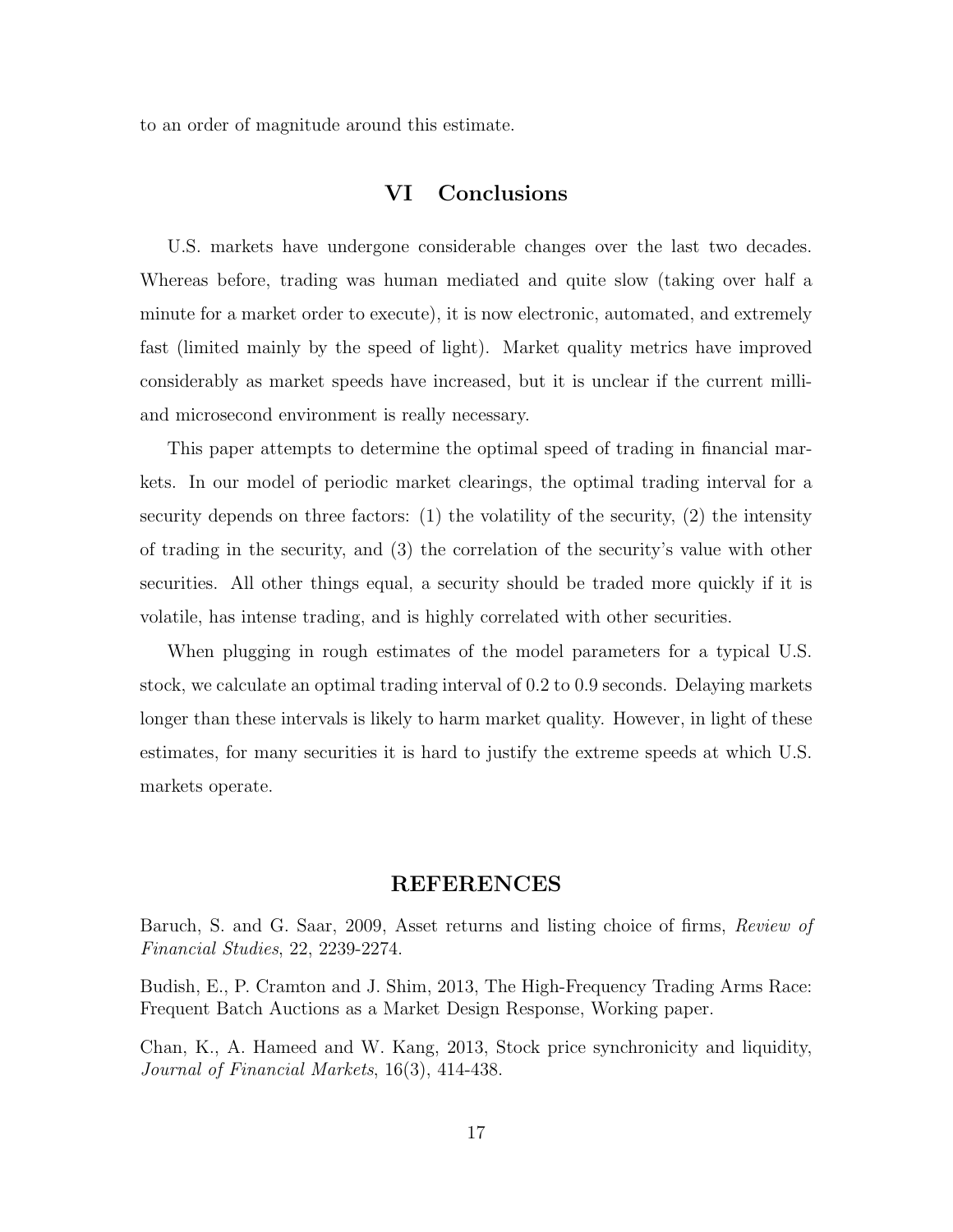Cochrane, J. H., 2013, Finance: Function Matters, Not Size, Journal of Economic Perspectives, 27(2), 29-50.

Farmer, J.D. and S. Skouras, 2012, Review of the Benefits of a Continuous Market vs. Randomised Stop Auctions and of Alternative Priority Rules (Policy Options 7 and 12). UK Governments Foresight Project, The Future of Computer Trading in Financial Markets, Economic Impact Assessment EIA11.

Garbade, K.D. and W.L. Silber, 1979, Structural organization of secondary markets: Clearing frequency, dealer activity and liquidity risk, Journal of Finance, 34(3), 577— 593.

Gerig A. and D. Michayluk, 2014, Automated Liquidity Provision, Working paper.

Glosten, L.R. and P.R. Milgrom, 1985, Bid, ask and transaction prices in a specialist market with heterogeneously informed traders, *Journal of Financial Economics*, 14, 71-100.

Grossman, S.J. and M.H. Miller, 1988, Liquidity and Market Structure, Journal of Finance, 43(3).

Hirshleifer, J., 1971, The Private and Social Value of Information and the Reward to Incentive Activity, American Economic Review, 61(4), 561–574.

Kyle, A.S., 1985, Continuous auctions and insider trading, *Econometrica* 53, 1315-1335.

Madhavan, A., 1992, Trading Mechanisms in Securities Markets, Journal of Finance, 47(2), 601–641.

Stiglitz, J.E., 1989, Using Tax Policy to Curb Speculative Short-Term Trading, Journal of Financial Services Research, 3, 101–115.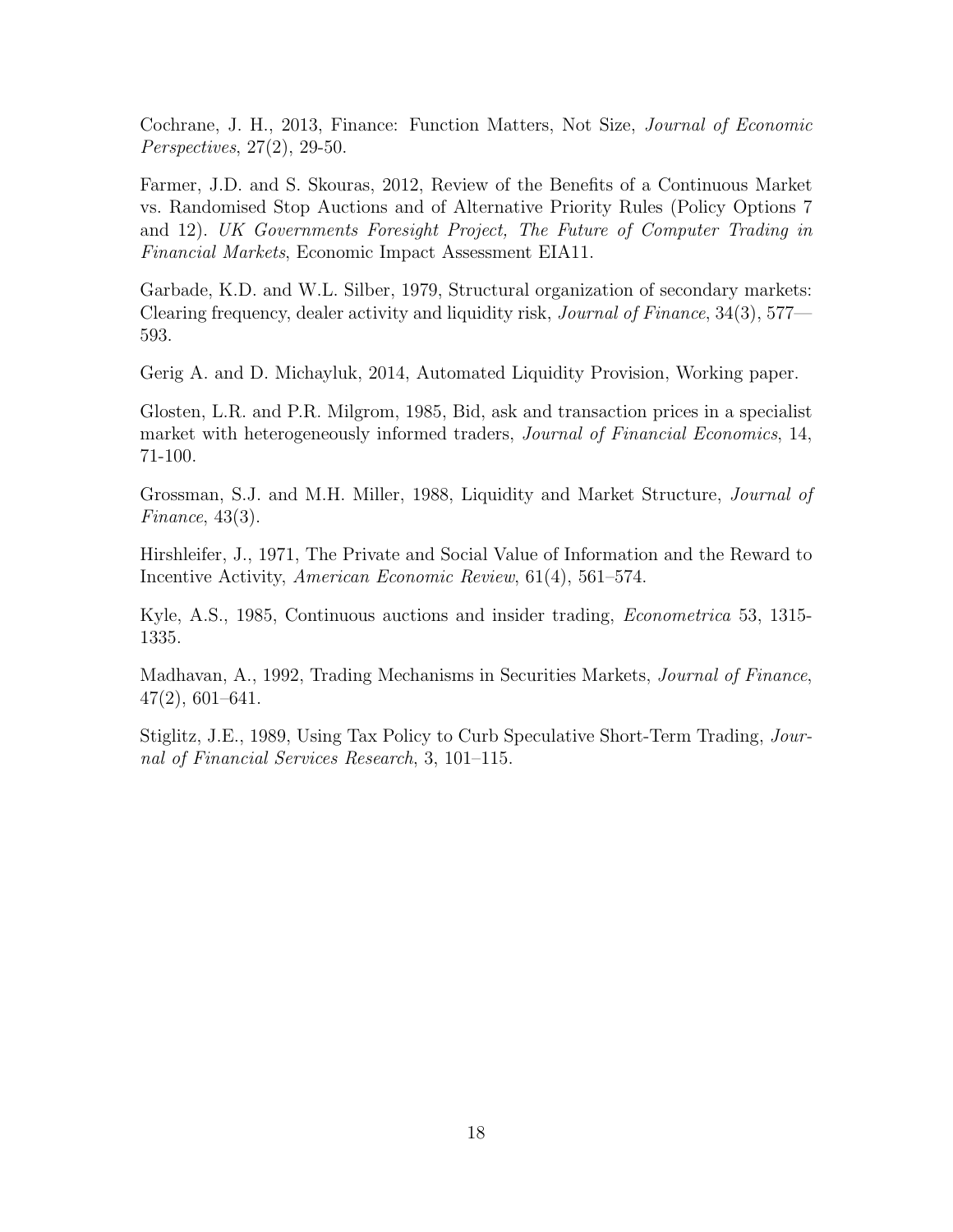# APPENDIX

# The Kalman Filter

The following is a straightforward application of the Kalman filter for the estimation of  $\bar{\mathbf{m}}_t$  using contemporaneous and lagged values of  $\bar{\mathbf{r}}_t$  (see Meinhold and Singpurwalla (1983)). The observation equation is,

$$
\bar{\mathbf{r}}_t = \bar{\mathbf{m}}_t + \mathbf{f}_t, \tag{51}
$$

$$
\mathbf{f}_t \sim N(0, \Sigma). \tag{52}
$$

and the system equation is,

$$
\bar{\mathbf{m}}_t = \bar{\mathbf{m}}_{t-1} + \mathbf{e}_t, \tag{53}
$$

$$
\mathbf{e}_t \sim N(0, \Psi). \tag{54}
$$

Denote by  $\hat{\mathbf{m}}_t$  the estimate of  $\bar{\mathbf{m}}_t$  based on  $\{\bar{\mathbf{r}}_t, \bar{\mathbf{r}}_{t-1}, \bar{\mathbf{r}}_{t-2}, \dots\}$ . It can be shown that,

$$
P(\mathbf{\bar{m}}_t|\mathbf{\bar{r}}_t, \mathbf{\bar{r}}_{t-1}, \dots) \sim N(\mathbf{\hat{m}}_{t-1} + \mathbf{G}_t[\mathbf{\bar{r}}_t - \mathbf{\hat{m}}_{t-1}], \mathbf{S}_t),
$$
\n(55)

$$
P(\mathbf{\bar{m}}_{t+1}|\mathbf{\bar{r}}_t, \mathbf{\bar{r}}_{t-1}, \dots) \sim N(\mathbf{\hat{m}}_t, \mathbf{R}_{t+1}). \tag{56}
$$

where  $\mathbf{G}_t$  is known as the Kalman gain and,

$$
\mathbf{G}_t = \mathbf{R}_t (\mathbf{R}_t + \Sigma)^{-1}, \tag{57}
$$

$$
\mathbf{R}_{t+1} = \mathbf{S}_t + \mathbf{\Psi}, \tag{58}
$$

$$
\mathbf{S}_t = \mathbf{R}_t - \mathbf{G}_t \mathbf{R}_t. \tag{59}
$$

The best estimate of  $\bar{\mathbf{m}}_t$  based on  $\{\bar{\mathbf{r}}_t, \bar{\mathbf{r}}_{t-1}, \bar{\mathbf{r}}_{t-2}, \dots\}$  is just the mean of the distribution  $P(\bar{\mathbf{m}}_t | \bar{\mathbf{r}}_t, \bar{\mathbf{r}}_{t-1}, \dots),$ 

$$
\hat{\mathbf{m}}_t = \hat{\mathbf{m}}_{t-1} + \mathbf{G}_t (\bar{\mathbf{r}}_t - \hat{\mathbf{m}}_{t-1}). \tag{60}
$$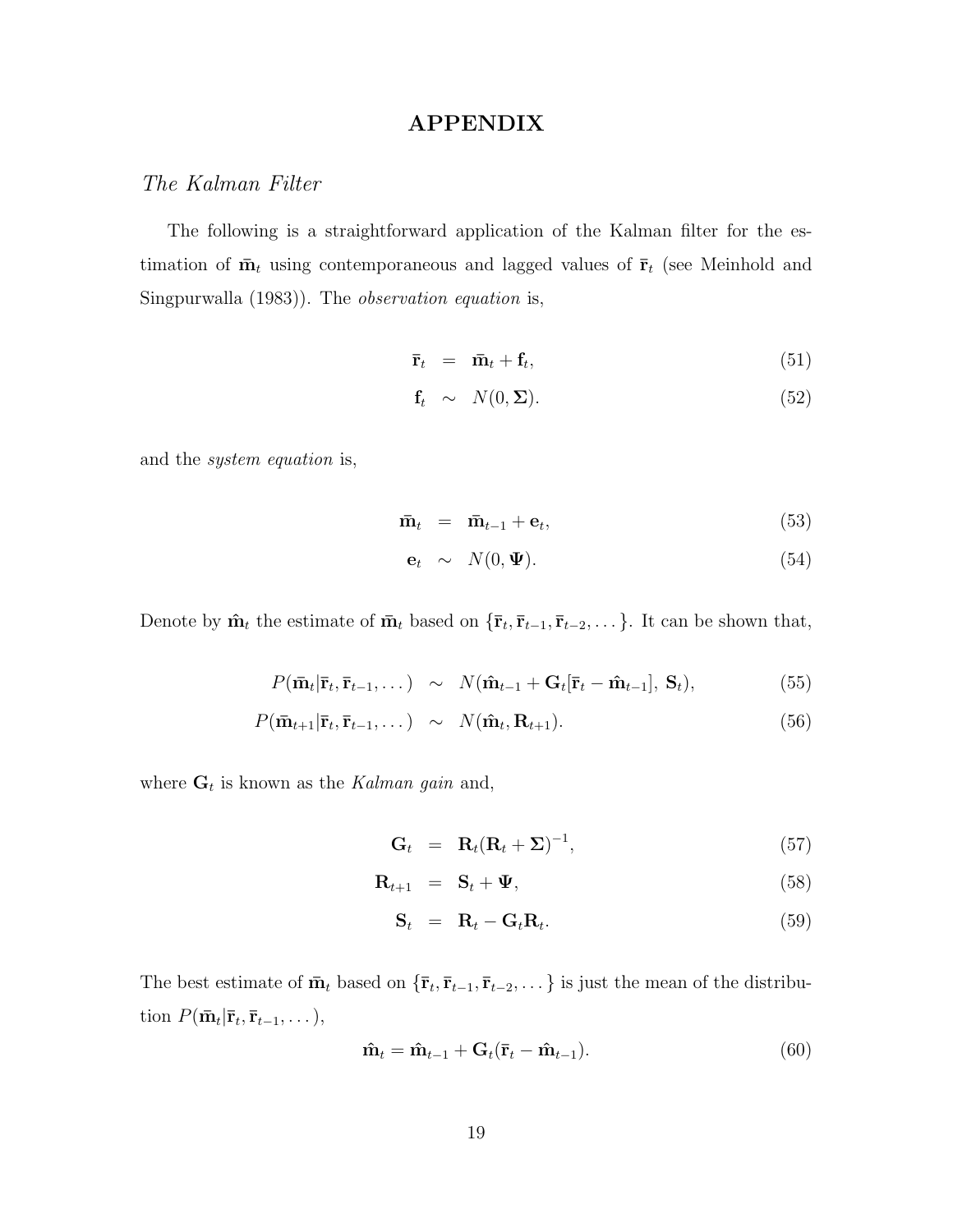The estimation variance is

$$
Var[\hat{\mathbf{m}}_t - \bar{\mathbf{m}}_t] = \mathbf{S}_t.
$$
\n(61)

In general, the above equations are solved iteratively, starting at time zero. Here, we search for convergence of the estimation variance to a limiting value, i.e., we search for a solution when  $\mathbf{R}_{t+1} = \mathbf{R}_t$ . Rearranging the above equations and setting  $\mathbf{R} = \mathbf{R}_{t+1} = \mathbf{R}_t$  produces the following equation,

$$
\mathbf{R}(\mathbf{R} + \Sigma)^{-1}\mathbf{R} - \mathbf{\Psi} = 0, \tag{62}
$$

which is a version of the discrete time algebraic Riccati equation. The conditions required for a solution to exist are discussed in Anderson and Moore (2005). Note that when  $\bf R$  has reached its steady state, that  $\bf G$  and  $\bf S$  will also be steady. Once  $\bf R$ is determined, then G and S can be calculated as follows,

$$
\mathbf{G} = \mathbf{\Psi} \mathbf{R}^{-1},\tag{63}
$$

$$
\mathbf{S} = \mathbf{R} - \mathbf{\Psi}.\tag{64}
$$

# Solving the Riccati Equation

In the model with a liquidity provider who does not have access to market information, all variables in the Kalman filter are scalars. Furthermore,

$$
\Sigma = \sigma^2/(\omega \tau), \tag{65}
$$

$$
\Psi = \tau \psi^2. \tag{66}
$$

The Riccati equation is therefore,

$$
R^{2}/(R + \sigma^{2}/(\omega \tau)) - \tau \psi^{2} = 0,
$$
\n(67)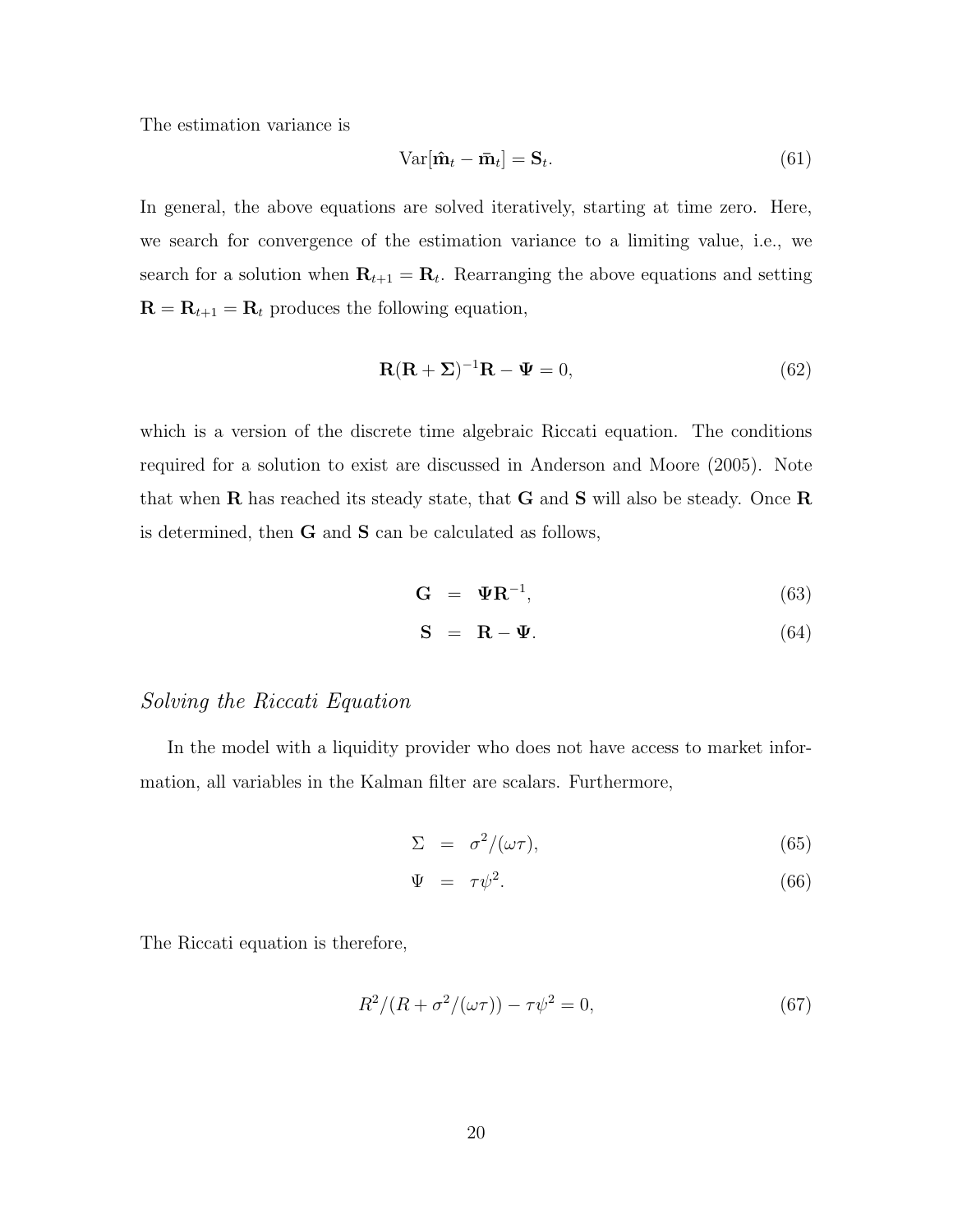Solving for  $R$  and the rest of the variables in the Kalman filter,

$$
R = (1/2) \left[ \tau \psi^2 + \sqrt{\tau^2 \psi^4 + 4\psi^2 \sigma^2/\omega} \right],
$$
\n(68)

$$
G = \frac{2\tau\psi^2}{\tau\psi^2 + \sqrt{\tau^2\psi^4 + 4\psi^2\sigma^2/\omega}},\tag{69}
$$

$$
S = (1/2) \left[ \sqrt{\tau^2 \psi^4 + 4 \psi^2 \sigma^2 / \omega} - \tau \psi^2 \right],
$$
 (70)

In the model with a liquidity provider who has access to market information, we have,

$$
\Sigma = \begin{pmatrix} \sigma^2/(\omega \tau) & 0 \\ 0 & 0 \end{pmatrix} \qquad \Psi = \begin{pmatrix} \tau \psi^2 & \rho \tau \psi \psi_M \\ \rho \tau \psi \psi_M & \tau \psi_M^2 \end{pmatrix} . \tag{71}
$$

Solving the Riccati equation,

$$
\mathbf{R} = \begin{pmatrix} (1/2) \left[ (2 - \Theta) \tau \psi^2 + \Theta \tau \psi^2 \sqrt{1 + \frac{4\sigma^2/\omega}{\Theta \tau^2 \psi^2}} \right] & \rho \tau \psi \psi_M \\ \rho \tau \psi \psi_M & \tau \psi_M^2 \end{pmatrix}, \quad (72)
$$

$$
\mathbf{G} = \begin{pmatrix} \frac{2}{-1+\sqrt{1+\frac{4\sigma^2/\omega}{\Theta\tau^2\psi^2}}} & \frac{\left(-1+\sqrt{1+\frac{4\sigma^2/\omega}{\Theta\tau^2\psi^2}}\right)\rho\tau\psi\psi_M}{\left(1+\sqrt{1+\frac{4\sigma^2/\omega}{\Theta\tau^2\psi^2}}\right)\tau\psi_M^2} \\ 0 & 1 \end{pmatrix},
$$
(73)

$$
\mathbf{S} = \begin{pmatrix} (1/2) \left[ \Theta \tau \psi^2 \left( -1 + \sqrt{1 + \frac{4\sigma^2/\omega}{\Theta \tau^2 \psi^2}} \right) \right] & 0 \\ 0 & 0 \end{pmatrix}
$$
(74)

where  $\Theta \equiv 1 - \rho^2$ . Note that when the security is uncorrelated with the market, i.e.,  $\Theta = 1$ , that the elements  $\mathbf{R}_{(1,1)}$ ,  $\mathbf{G}_{(1,1)}$ , and  $\mathbf{S}_{(1,1)}$  all reduce to the values found in the case when the liquidity provider has no market information (Eqs. 68-70).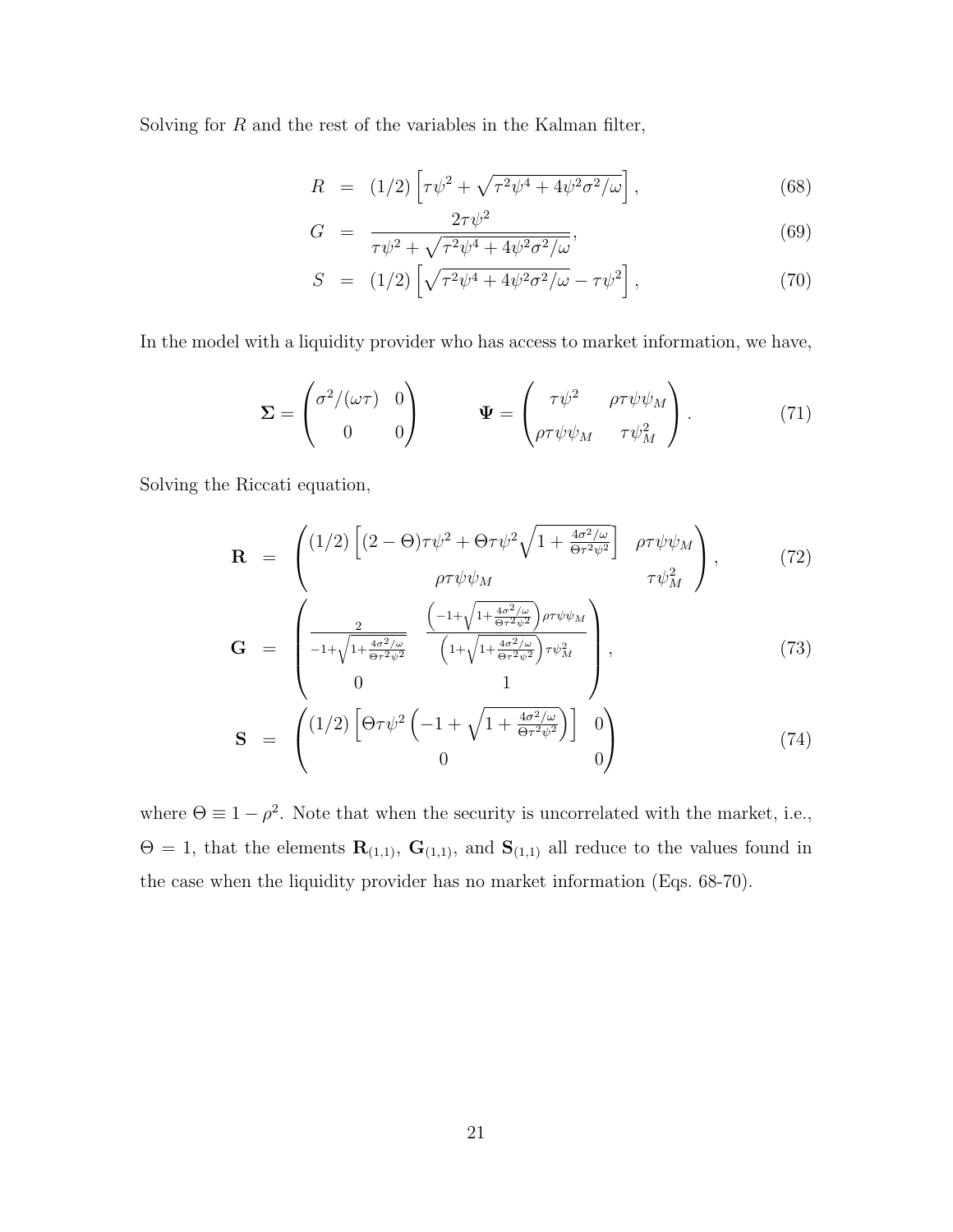# Liquidity Risk

The equation for the liquidity risk of an investor trading the security when a liquidity provider is present is,

$$
V_{L,M} = \text{Var}[(\hat{m}_t - \bar{m}_t) + (\bar{m}_t - m_i)], \qquad (75)
$$

$$
= \operatorname{Var}[\hat{m}_t - \bar{m}_t] + \operatorname{Var}[\bar{m}_t - m_i] + 2 \operatorname{Cov}[\hat{m}_t - \bar{m}_t, \bar{m}_t - m_i]. \tag{76}
$$

We will start with the first term,  $Var[(\hat{m}_t - \bar{m}_t)]$ . The estimation variance of  $\bar{m}_t$  is just  $S$  (see Eq.61). For the security, the variance is reported at position  $(1, 1)$ ,

$$
\text{Var}[\hat{m}_t - \bar{m}_t] = \mathbf{S}_{(1,1)}.\tag{77}
$$

The second term is derived in the text (Eq. 16),

Var 
$$
[\bar{m}_t - m_i]
$$
 =  $(1/2) [\phi^3 + (1 - \phi)^3] \tau \psi^2$ , (78)

$$
= \phi_1 \tau \psi^2. \tag{79}
$$

where  $\phi_1 \equiv (1/2) [\phi^3 + (1 - \phi)^3].$ 

The third term,  $2\text{Cov}[\hat{m}_t - \bar{m}_t, \bar{m}_t - m_i]$ , can be derived as follows. Subtracting  $\bar{\mathbf{m}}_t$  from both sides of Eq. 60 and rearranging,

$$
\hat{\mathbf{m}}_t - \bar{\mathbf{m}}_t = (\mathbf{I} - \mathbf{G}_t) (\hat{\mathbf{m}}_{t-1} - \bar{\mathbf{m}}_{t-1}) + \mathbf{G}_t (\bar{\mathbf{r}}_t - \bar{\mathbf{m}}_t) + (\mathbf{G}_t - \mathbf{I}) (\bar{\mathbf{m}}_t - \bar{\mathbf{m}}_{t-1}), \quad (80)
$$

where **I** is the identity matrix. The elements in the vectors  $(I - G_t)(\hat{\mathbf{m}}_{t-1} - \bar{\mathbf{m}}_{t-1})$ and  $\mathbf{G}_t (\bar{\mathbf{r}}_t - \bar{\mathbf{m}}_t)$  are uncorrelated with  $(\bar{m}_t - m_i)$  so we can disregard them. In the last vector,  $(\mathbf{G}_t - \mathbf{I})(\bar{\mathbf{m}}_t - \bar{\mathbf{m}}_{t-1})$ , the relevant contribution to  $\hat{m}_t - \bar{m}_t$  is the first element,

$$
(\mathbf{G}_{(1,1)} - 1)(\bar{m}_t - \bar{m}_{t-1}) + \mathbf{G}_{(1,2)}(\bar{m}_{M,t} - \bar{m}_{M,t-1}). \tag{81}
$$